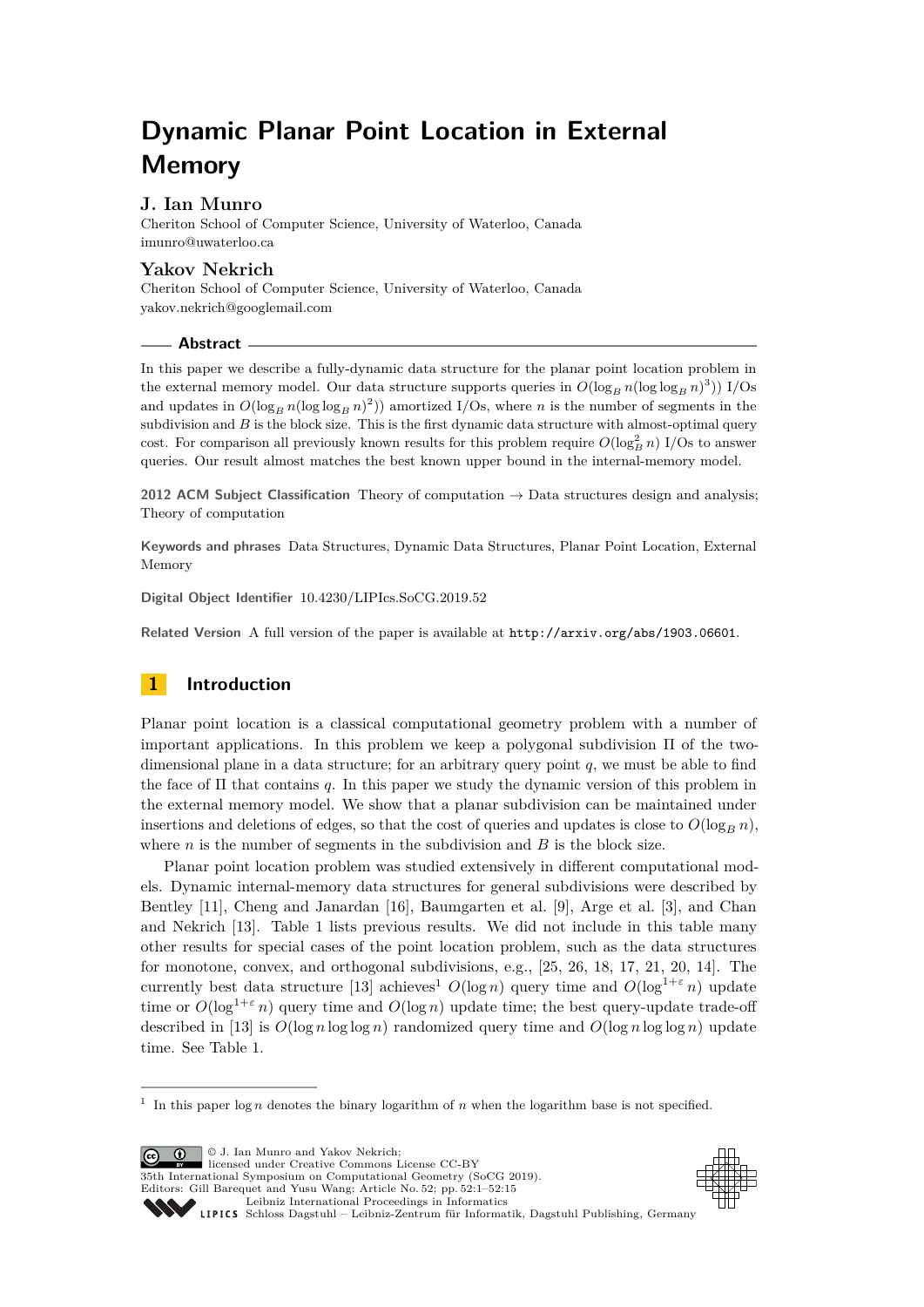## **52:2 Dynamic Point Location in External Memory**

<span id="page-1-0"></span>**Table 1** Previous results on dynamic planar point location in internal memory. Entries marked † and ‡ require amortization and (Las Vegas) randomization respectively, *ε >* 0 is an arbitrarily small constant. Results marked <sup>∗</sup> are in the RAM model, all other results are in the pointer machine model. Space usage is measured in words.

| Reference             | Space            | Query Time               | Insertion Time                     | Deletion Time                         |               |
|-----------------------|------------------|--------------------------|------------------------------------|---------------------------------------|---------------|
| Bentley [11]          | $n \log n$       | $\log^2 n$               | $\log^2 n$                         | $\log^2 n$                            |               |
| Cheng-Janardan [16]   | $\boldsymbol{n}$ | $\log^2 n$               | $\log n$                           | $\log n$                              |               |
| Baumgarten et al. [9] | $\boldsymbol{n}$ | $\log n \log \log n$     | $\log n \log \log n$               | $\log^2 n$                            |               |
| Arge et al. [3]       | $\boldsymbol{n}$ | $\log n$                 | $\log^{1+\varepsilon} n$           | $\log^{2+\varepsilon} n$              |               |
| Arge et al. [3]       | $\boldsymbol{n}$ | $\log n$                 | $\log n(\log \log n)^{1+\epsilon}$ | $\log^2 n / \log \log n$              | $+1*$         |
| Chan and Nekrich [13] | $\boldsymbol{n}$ | $\log n(\log \log n)^2$  | $\log n \log \log n$               | $\log n \log \log n$                  |               |
| Chan and Nekrich [13] | $\boldsymbol{n}$ | $\log n$                 | $\log^{1+\varepsilon} n$           | $\log^{1+\varepsilon} n$              |               |
| Chan and Nekrich [13] | $\boldsymbol{n}$ | $\log n$                 | $\log^{1+\varepsilon} n$           | $\log n(\log \log n)^{1+\varepsilon}$ | $\frac{1}{2}$ |
| Chan and Nekrich [13] | $\boldsymbol{n}$ | $\log^{1+\varepsilon} n$ | $\log n$                           | $\log n$                              |               |
| Chan and Nekrich [13] | $\boldsymbol{n}$ | $\log n \log \log n$     | $\log n \log \log n$               | $\log n \log \log n$                  | $\ddagger *$  |

In the external memory model [\[2\]](#page-13-7) the data can be stored in the internal memory of size *M* or on the external disk. Arithmetic operations can be performed only on data in the internal memory. Every input/output operation (I/O) either reads a block of *B* contiguous words from the disk into the internal memory or writes *B* words from the internal memory into disk. Measures of efficiency in this model are the number of I/Os needed to solve a problem and the amount of used disk space.

Goodrich et al. [\[22\]](#page-14-6) presented a linear-space static external data structure for point location in a monotone subdivision with  $O(\log_B n)$  query cost. Arge et al. [\[5\]](#page-13-8) designed a data structure for a general subdivison with the same query cost. Data structures for answering a batch of point location queries were considered in [\[22\]](#page-14-6) and [\[8\]](#page-13-9). Only three external-memory results are known for the dynamic case. The data structure of Agarwal, Arge, Brodal, and Vitter [\[1\]](#page-13-10) supports queries on monotone subdivisions in  $O(\log_B^2 n)$  I/Os and updates in  $O(\log_B^2 n)$  I/Os amortized. Arge and Vahrenhold [\[7\]](#page-13-11) considered the case of general subdivisons; they retain the same cost for queries and insertions as [\[1\]](#page-13-10) and reduce the deletion cost to  $O(\log_B n)$ . Arge, Brodal, and Rao [\[4\]](#page-13-12) reduced the insertion cost to  $O(\log_B n)$ . Thus all previous dynamic data structures did not break  $O(\log_B^2 n)$  query cost barrier. For comparison the first internal-memory data structure with query time close to logarithmic was presented by Baumgarten et al [\[9\]](#page-13-2) in 1994. See Table [2.](#page-2-0) All previous data structures use  $O(n)$  words of space (or  $O(n/B)$  blocks of *B* words<sup>[2](#page-1-1)</sup>).

In this paper we show that it is possible to break the  $O(\log_B^2 n)$  barrier for the dynamic point location problem. Our data structure answers queries in  $O(\log_B n (\log \log_B n)^3)$  I/Os, supports updates in  $O(\log_B n (\log \log n)^2)$  I/Os amortized, and uses linear space. Thus we achieve close to logarithmic query cost and a query-update trade-off almost matching the state-of-the-art upper bounds in the internal memory model. Our result is within doublelogarithmic factors from optimal. Additionally we describe a data structure that supports point location queries in an orthogonal subdivision with  $O(\log_B n \log \log_B n)$  query cost and  $O(\log_B n \log \log_B n)$  amortized update cost. The computational model used in this paper is the standard external memory model [\[2\]](#page-13-7).

<span id="page-1-1"></span><sup>2</sup> Space usage of external-memory data structures is frequently measured in disk blocks of *B* words. In this paper we measure the space usage in words. But the space usage of  $O(n)$  words is equivalent to  $O(n/B)$  blocks of space.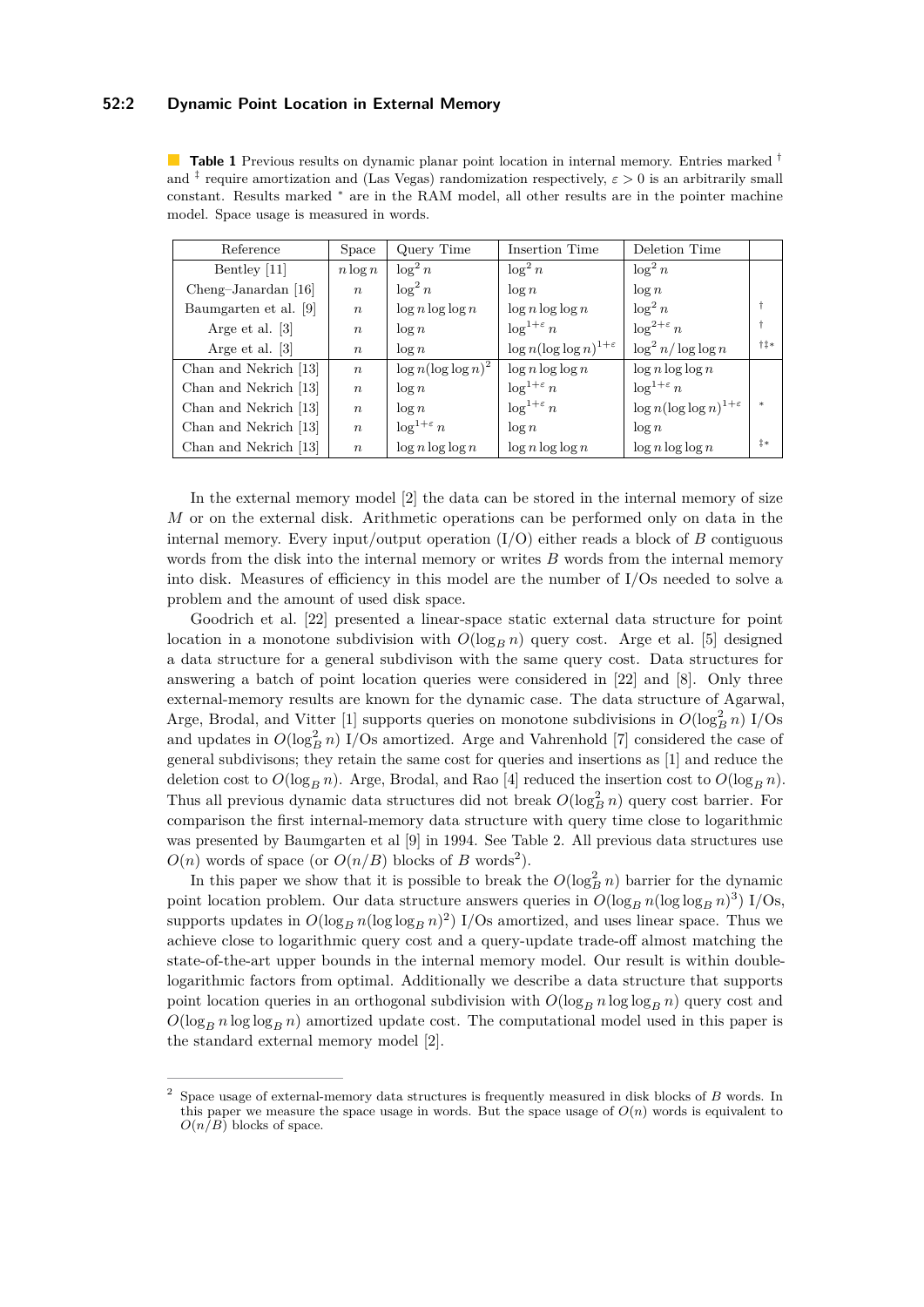| Reference               | Space            | Query Cost                   | Insertion Cost               | Deletion Cost                |          |
|-------------------------|------------------|------------------------------|------------------------------|------------------------------|----------|
| Agarwal et al [1]       | $\boldsymbol{n}$ | $\log_B^2 n$                 | $\log_B^2 n$                 | $\log_B^2 n$                 | M        |
| Arge and Vahrenhold [7] | $\boldsymbol{n}$ | $\log_B^2 n$                 | $\log_B^2 n$                 | $\log_B n$                   | G        |
| Arge et al $[4]$        | $\, n$           | $\log_B^2 n$                 | $\log_R n$                   | $\log_R n$                   | G        |
| This paper              | $\boldsymbol{n}$ | $\log_B n (\log \log_B n)^3$ | $\log_B n (\log \log_B n)^2$ | $\log_B n (\log \log_B n)^2$ | G        |
| This paper              | $\boldsymbol{n}$ | $\log_B n \log \log_B n$     | $\log_B n \log \log_B n$     | $\log_B n \log \log_B n$     | $\Omega$ |

<span id="page-2-0"></span>**Table 2** Previous and new results on dynamic planar point location in external memory. G denotes most general subdivisions, M denotes monotone subdivision, and O denotes orthogonal subdivision. Space usage is measured in words and update cost is amortized.

## <span id="page-2-2"></span>**2 Overview**

## <span id="page-2-1"></span>**2.1 Overall Structure**

As in the previous works, we concentrate on answering *vertical ray shooting* queries. The successor segment of a point  $q$  in a set  $S$  of non-intersecting segments is the first segment that is hit by a ray emanating from  $q$  in the  $+y$ -direction. Symmetrically, the predecessor segment of *q* in *S* is the first segment hit by a ray emanating from *q* in the  $-y$  direction. A vertical ray shooting query for a point *q* on a set of segments *S* asks for the successor segment of *q* in *S*. If we know the successor segment or the predecessor segment of *q* among all segments of a subdivision Π, then we can answer a point location query on Π (i.e., identify the face of  $\Pi$  containing *q*) in  $O(\log_B n)$  I/Os [\[7\]](#page-13-11). In the rest of this paper we will show how to answer vertical ray shooting queries on a dynamic set of non-intersecting segments.

Our base data structure is a variant of the segment tree. Let  $\mathcal S$  be a set of segments. We store a tree  $\mathcal T$  on *x*-coordinates of segment endpoints. Every leaf contains  $\Theta(B)$  segment endpoints and every internal node has  $r = \Theta(B^{\delta})$  children for  $\delta = 1/8$ . Thus the height of 7 is  $O(\log_B n)$ . We associate a vertical slab with every node *u* of  $\mathcal T$ . The slab of the root node is  $[x_{\min}, x_{\max}] \times \mathbb{R}$ , where  $x_{\min}$  and  $x_{\max}$  denote the *x*-coordinates of the leftmost and the rightmost segment endpoints. The slab of an internal node *u* is divided into  $\Theta(B^{\delta})$  slabs that correspond to the children of *u*. A segment *s spans* the slab of a node *u* (or simply spans *u*) if it crosses its vertical boundaries.

A segment *s* is assigned to an internal node  $u$ , if *s* spans at least one child  $u_i$  of  $u$  but does not span *u*. We assign *s* to a leaf node  $\ell$  if at least one endpoint of *s* is stored in  $\ell$ . All segments assigned to a node *u* are trimmed to slab boundaries of children and stored in a *multi-slab* data structure  $C(u)$ : Suppose that a segment *s* is assigned to *u* and it spans the children  $u_f$ , ...,  $u_l$  of  $u$ . Then we store the segment  $s_u = [p_f, p_l]$  in  $C(u)$ , where  $p_f$  is the point where  $s$  intersect the left slab boundary of  $u_f$  and  $p_l$  is the point where  $s$  intersects the right boundary of  $u_l$ . See Fig. [1.](#page-3-0) Each segment is assigned to  $O(\log_B n)$  nodes of  $\mathcal{T}$ .

In order to answer a vertical ray shooting query for a point  $q$ , we identify the leaf  $\ell$  such that the slab of  $\ell$  contains *q*. Then we visit all nodes *u* on the path  $\pi_{\ell}$  from the root of  $\mathcal T$  to  $\ell$  and answer vertical ray shooting queries in multi-slab structures  $C(u)$ .

## **2.2 Our Approach**

Thus our goal is to answer  $O(\log_B n)$  ray shooting queries in multi-slab structures along a path in the segment tree  $\mathcal T$  with as few I/Os as possible. Segments stored in a multi-slab are not comparable in the general case; see Fig. [2.](#page-3-1) It is possible to impose a total order  $\prec$ on all segments in the following sense: let *l* be a vertical line that intersects segments *s*<sup>1</sup> and *s*<sub>2</sub>; if the intersection of *l* with *s*<sub>1</sub> is above the intersection of *l* with *s*<sub>2</sub>, then *s*<sub>2</sub>  $\prec$  *s*<sub>1</sub>.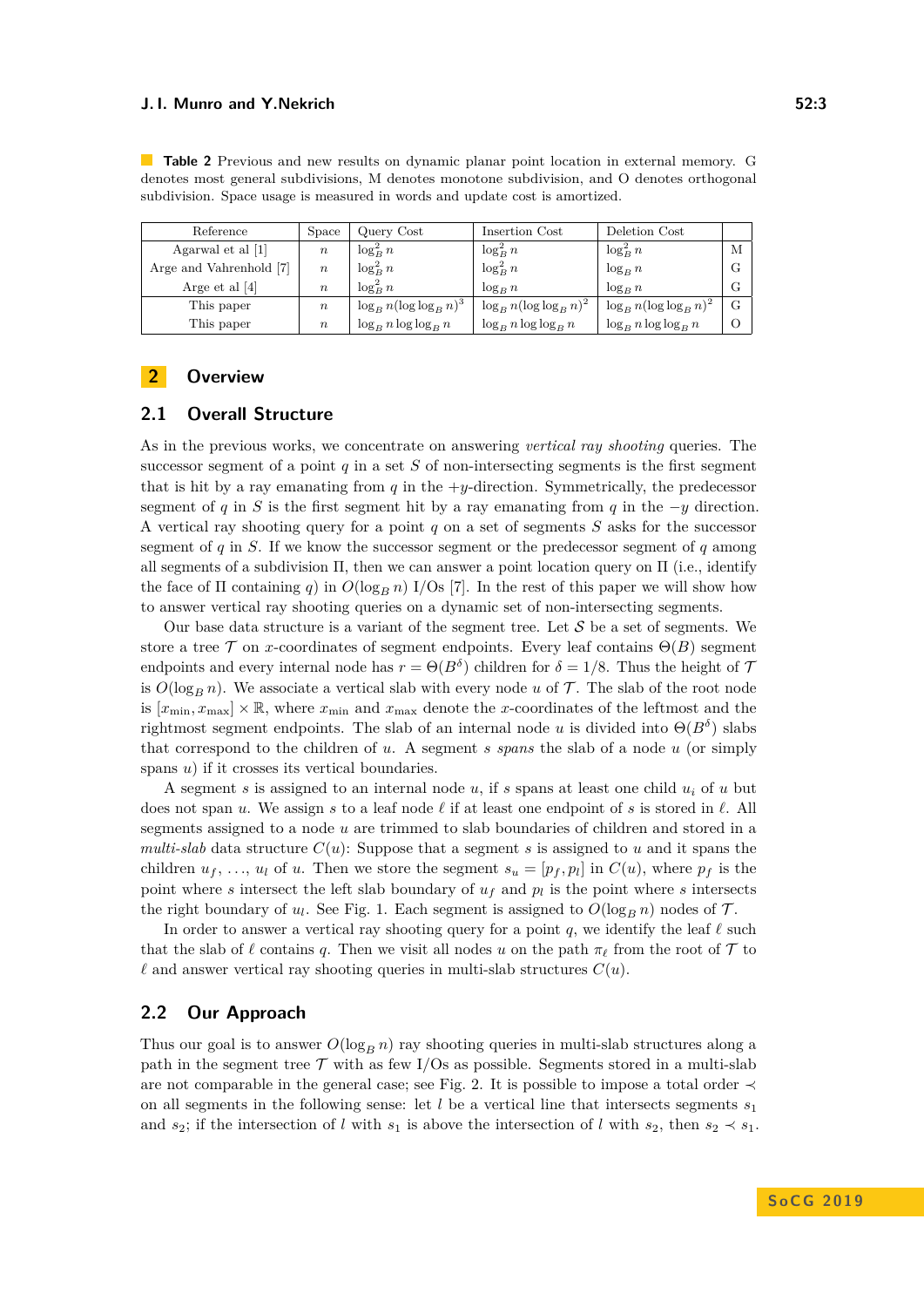#### <span id="page-3-0"></span>**52:4 Dynamic Point Location in External Memory**



<span id="page-3-1"></span>**Figure 1** Segment *s* is assigned to node *u*. The trimmed segment  $[p_f, p_l]$  is stored in  $C(u)$ .



**Figure 2** Left: example of segment order in a multi-slab;  $s_1 \prec s_2 \prec s_3 \prec s_4 \prec s_5 \prec s_6 \prec s_7 \prec s_8 \prec s_9$ . Right: a deletion and an insertion of one new segment in a multi-slab changes the order of segments to *s*7≺*s*8≺*s*9≺*s*0≺*s*1≺*s*2≺*s*3≺*s*4≺*s*5.

We can find such a total order in  $O((K/B) \log_{M/B} K)$  I/Os, where K is the number of segments [\[8,](#page-13-9) Lemma 3]. But this ordering is not stable under updates: even a single deletion and a single insertion can lead to significant changes in the order of segments. See Fig. [2.](#page-3-1) Therefore it is hard to apply standard techniques, such as fractional cascading [\[15,](#page-13-13) [23\]](#page-14-7), in order to speed-up ray shooting queries. Previous external-memory solutions in  $[1, 4]$  $[1, 4]$  $[1, 4]$ essentially perform  $O(\log_B n)$  independent searches in the nodes of a segment tree or an interval tree in order to answer a query. Each search takes  $O(\log_B n)$  I/Os, hence the total query cost is  $O(\log_B^2 n)$ .

Internal memory data structures achieve  $O(\log n)$  query cost using dynamic fractional cascading [\[15,](#page-13-13) [23\]](#page-14-7). Essentially the difference with external memory is as follows: since we aim for  $O(\log_2 n)$  query cost in internal memory, we can afford to use base tree  $\mathcal T$  with small node degree. In this special case the segments stored in sets  $C(u)$ ,  $u \in \mathcal{T}$ , can be ordered resp. divided into a small number of ordered sets. When the order of segments in *C*(*u*) is known, we can apply the fractional cascading technique [\[15,](#page-13-13) [23\]](#page-14-7) to speed up queries. Unfortunately dynamic fractional cascading does not work in the case when the total order of segments in  $C(u)$  is not known. Hence we cannot use previous internal memory solutions of the point location problem [\[16,](#page-13-1) [9,](#page-13-2) [3,](#page-13-3) [13\]](#page-13-4) to decrease the query cost in external memory.

In this paper we propose a different approach. Searching in a multi-slab structure  $C(u)$ is based on a weighted search among segments of  $C(u)$ . Weights of segments are chosen in such way that the total cost of searching in all multi-slab structures along a path  $\pi$  is logarithmic. We also use fractional cascading, but this technique plays an auxiliary role: we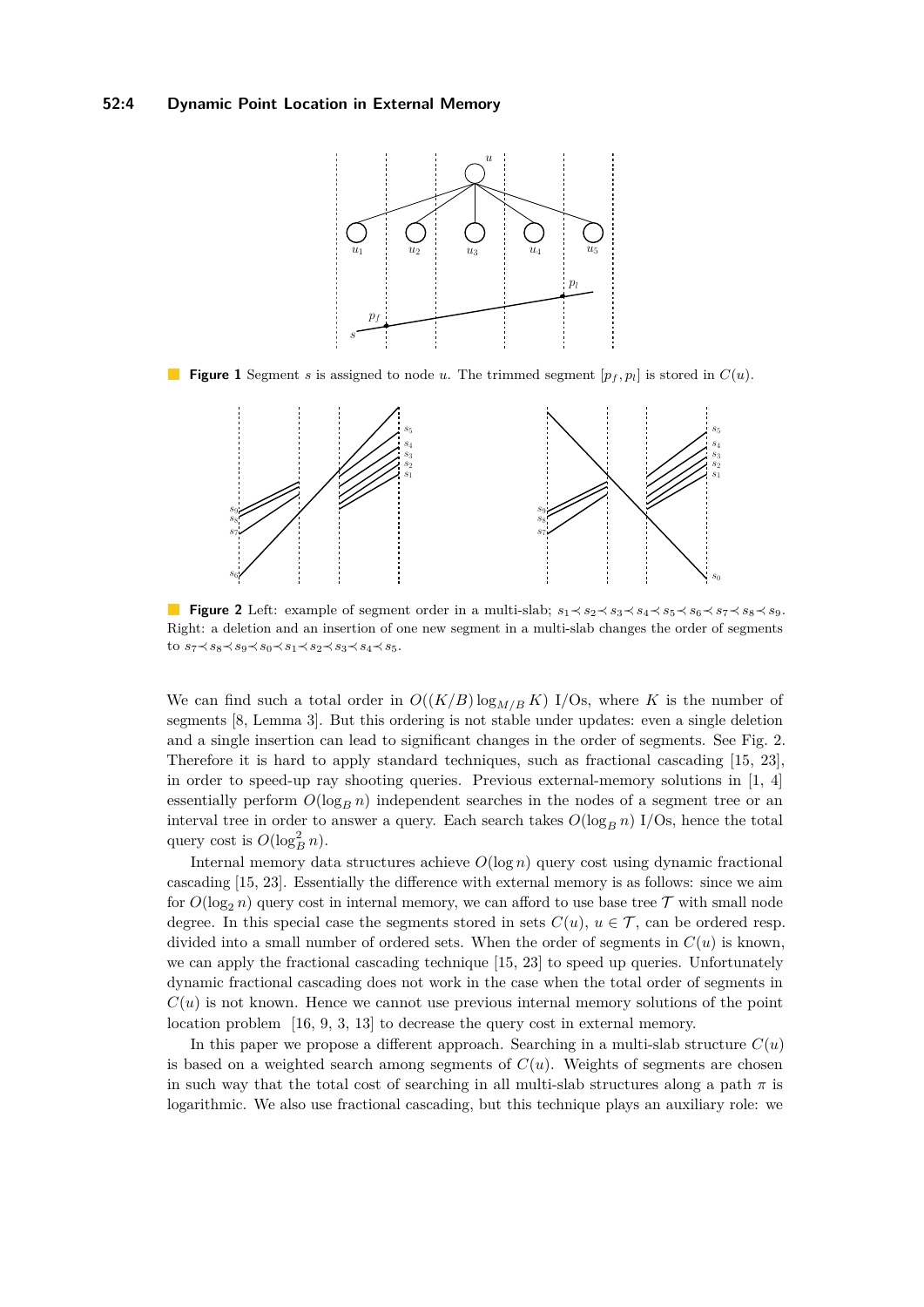apply fractional cascading to compute the weights of segments and to navigate between the tree nodes. Interestingly, fractional cascading is usually combined with the union-split-find data structure, which is not used in our construction.

This paper is structured as follows. In Section [3](#page-4-0) we show how our new technique, that will be henceforth called weighted telescoping search, can be used to solve the static vertical ray shooting problem. Next we turn to the dynamic case. In our exposition we assume, for simplicity, that the set of segment *x*-coordinates is fixed, i.e., the tree  $\mathcal T$  does not change. We also assume that the block size *B* is sufficiently large,  $B > \log^8 n$ . We show how our static data structure from Section [3](#page-4-0) can be modified to support insertions in Section [4.](#page-7-0) To maintain the order of segments in a multi-slab under insertions we pursue the following strategy: when a new segment is inserted into the multi-slab structure  $C(u)$ , we split it into a number of *unit* segments, such that every unit segment spans exactly one child of *u*. Unit segments can be inserted into a multi-slab so that the order of other segments is not affected. The number of unit segments per inserted segment can be large; however we can use buffering to reduce the cost of updates.[3](#page-4-1) We need to make some further changes in our data structure in order to support deletions; the fully-dynamic solution for large *B* is described in Section [5.](#page-9-0) The main result of Section [5,](#page-9-0) summed up in Lemma [2,](#page-12-0) is the data structure that answers queries in  $O(\log_B n \log \log n)$  I/Os; insertions and deletions are supported in  $O(\log_B^2 n)$  and  $O(\log_B n)$  amortized I/Os respectively. We show how to reduce the cost of insertions in Section [6.](#page-12-1) We address some missing technical details and consider the case of small block size *B* in Section [7.](#page-12-2) In the full version of this paper [\[24\]](#page-14-8) we will show how the space usage can be reduced to linear and address some issues related to updates of bridge segments. The special case of vertical ray shooting among horizontal segments is also considered in the full version.

## <span id="page-4-0"></span>**3 Ray Shooting: Static Structure**

In this section we show how the weighted telescoping search can be used to solve the static point location problem. Let  $\mathcal{T}$  be the tree, defined in Section [2.1,](#page-2-1) with node degree  $r = B^{\delta}$ for  $\delta = 1/8$ . Let  $C(u)$  be the set of segments that span at least one child of *u* but do not span *u*.

**Augmented Catalogs.** We keep augmented catalogs  $AC(u) \supset C(u)$  in every node *u*. Each *AC*(*u*) is divided into subsets  $AC_{ij}(u)$  for  $1 \leq i \leq j \leq r$ ;  $AC_{ij}(u)$  contains segments that span children  $u_i, \ldots, u_j$  of *u* and only those children. Augmented catalogs  $AC(u)$  satisfy the following properties:

- (i) If a segment  $s \in (AC(u) \setminus C(u))$ , then  $s \in C(v)$  for an ancestor *v* of *u* and *s* spans *u*.
- (ii) Let  $E_i(u) = AC(u) \cap AC(u_i)$  for a child  $u_i$  of  $u$ . For any  $f$  and  $l, f \leq i \leq l$ , there are
- at most  $d = O(r^4)$  elements of  $AC_{fl}(u)$  between any two consecutive elements of  $E_i(u)$ . (iii) If  $i \neq j$ , then  $E_i(u) \cap E_j(u) = \emptyset$ .

Elements of  $E_i(u)$  for some  $1 \leq i \leq r$  will be called down-bridges; elements of the set  $UP(u) = AC(u) \cap AC(par(u))$ , where  $par(u)$  denotes the parent node of *u*, are called up-bridges. We will say that a sub-list of a catalog  $AC(u)$  bounded by two up-bridges is a *portion* of  $AC(u)$ . We refer to e.g., [\[3\]](#page-13-3) or [\[13\]](#page-13-4) for an explanation how we can construct

<span id="page-4-1"></span><sup>3</sup> As a side remark, this approach works with weighted telescoping search, but it would not work with the standard fractional cascading used in internal-memory solutions [\[16,](#page-13-1) [9,](#page-13-2) [3,](#page-13-3) [13\]](#page-13-4). The latter technique relies on a union-split-find data structure (USF) and it is not known how to combine buffering with USF.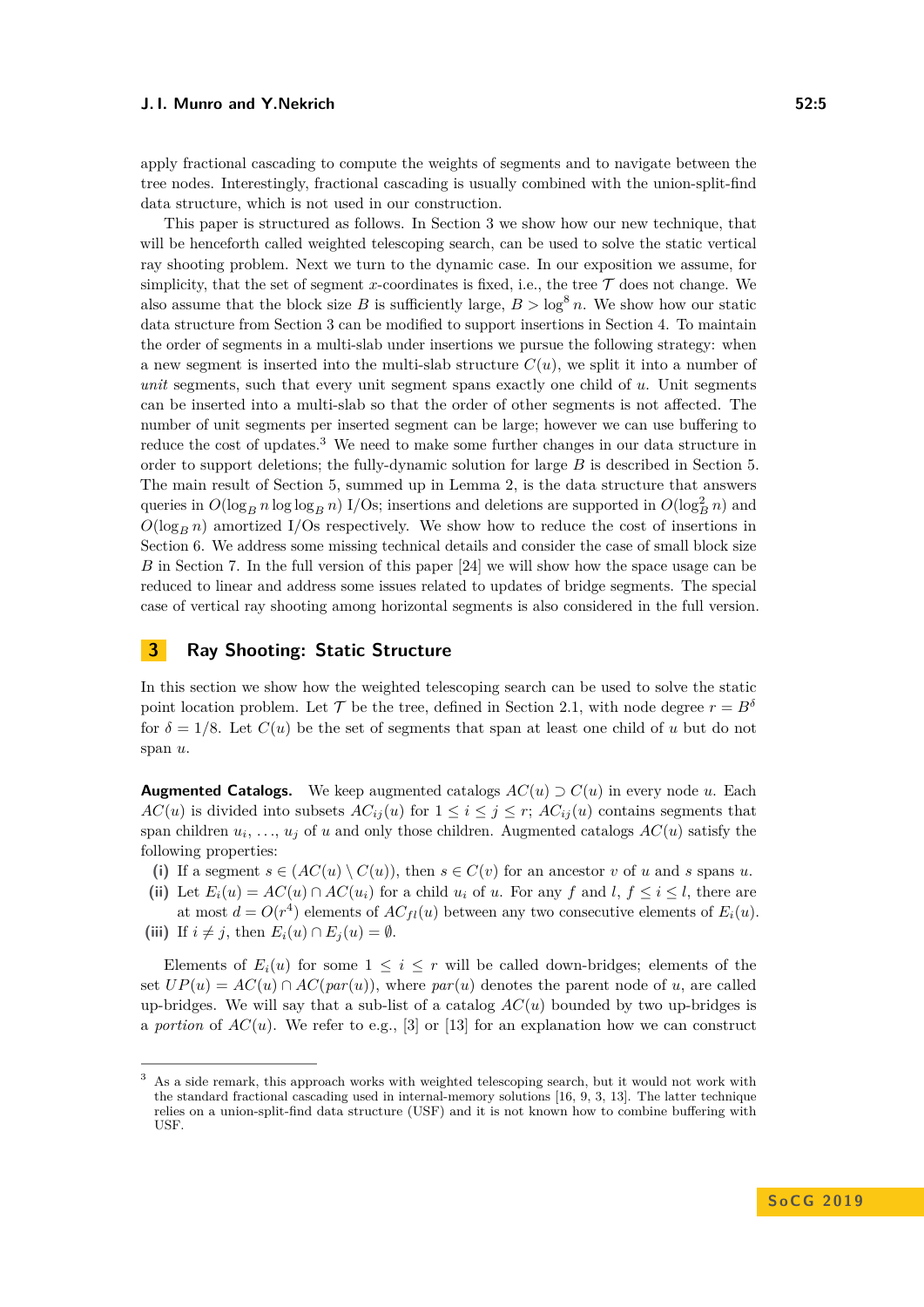#### **52:6 Dynamic Point Location in External Memory**

<span id="page-5-0"></span>

**Figure 3** Computation of segment weights. Left: segments *s*<sup>1</sup> and *s*<sup>2</sup> are down-bridges from *E*2(*u*). Segments  $s_3$ ,  $s_4$ ,  $s_5$ ,  $s_6$ , and  $s_7$  are in  $AC(u) \ E_2(u)$ . For  $3 \leq j \leq 7$ ,  $weight_2(s_j, u) = W(s_1, s_2, u_2)/d$ . Right: portion of  $AC(u_2)$  for the child  $u_2$  of *u*.  $W(s_1, s_2, u_2)$  is equal to the total weight of all segments between  $s_1$  and  $s_2$ . If  $u_2$  is a leaf node, then  $W(s_1, s_2, u_2)$  equals the total number of segments in  $AC(u_2)$  that are situated between  $s_2$  and  $s_1$ .

and maintain  $AC(u)$ . We assume in this section that all segments in every catalog  $AC(u)$ are ordered. We can easily order a set  $AC_{fl}(u)$  or any set of segments that cross the same vertical line  $\ell$ : the order of segments is determined by  $(y$ -coordinates of) intersection points of segments and  $\ell$ . Therefore we will speak of e.g., the largest/smallest segments in such a set.

**Element weights.** We assign the weight to each element of  $AC(u)$  in a bottom-to-top manner: All segments in a set  $AC(\ell)$  for every leaf node  $\ell$  are assigned weight 1. Consider a segment  $s \in AC_{fl}(u)$ , i.e., a segment that spans children  $u_f, \ldots, u_l$  of some internal node *u*. For  $f \leq i \leq l$  let  $s_1$  denote the largest bridge in  $E_i(u)$  that is (strictly) smaller than *s* and let  $s_2$  denote the smallest bridge in  $E_i(u)$  that is (strictly) larger than *s*; we let  $W(s_1, s_2, u_i) = \sum_{s_1 < s' < s_2} weight(s', u_i)$ , where the sum is over all segments  $s' \in AC(u_i)$ and  $weight_i(s, u) = W(s_1, s_2, u_i)/d$ . See Fig. [3](#page-5-0) for an example. We set  $weight(s, u)$  $\sum_{i=f}^{l} weight_i(s, u)$ . We keep a weighted search tree for every portion  $\mathcal{P}(u)$  of the list  $AC(u)$ By a slight misuse of notation this tree will also be denoted by  $\mathcal{P}(u)$ . Thus every catalog  $AC(u)$  is stored in a forest of weighted trees  $P_i(u)$  where every tree corresponds to a portion of  $AC(u)$ <sup>[4](#page-5-1)</sup>. We also store a data structure supporting finger searches on  $AC(u)$ .

**Weighted Trees.** Each weighted search tree is implemented as a biased  $(a, b)$ -tree with parameters  $a = B^{\delta}/2$  and  $b = B^{\delta}$  [\[10,](#page-13-14) [19\]](#page-14-9). The depth of a leaf  $\lambda$  in a biased  $(B^{\delta}/2, B^{\delta})$ -tree is bounded by  $O(\log_B(W/w_\lambda))$ , where  $w_\lambda$  is the weight of an element in the leaf  $\lambda$  and W is the total weight of all elements in the tree. Every internal node  $\nu$  has  $B^{\delta}$  children and every leaf holds  $\Theta(B)$  segments<sup>[5](#page-5-2)</sup>. In each internal node  $\nu$  we keep  $B^{3\delta}$  segments  $\nu$ . max<sub>jk</sub>[*i*]. For every child  $\nu_i$  of  $\nu$  and for all  $j$  and  $k, 1 \leq j \leq k \leq r$ ,  $\nu$ . max<sub>*ik*</sub>[*i*] is the highest segment from  $AC_{jk}$  in the subtree of  $\nu_i$ ; if there are no segments from  $AC_{jk}$  in the subtree of  $\nu_i$ , then  $\nu$ . max<sub>jk</sub>[i] = NULL. Using values of  $\nu$ . max we can find, for any node  $\nu$  of the biased search tree, the child  $\nu_i$  of  $\nu$  that holds the successor segment of the query point q. Hence

<span id="page-5-1"></span><sup>4</sup> In most cases we will omit the subindex and will speak of a weighted tree  $\mathcal{P}(u)$  because it will be clear from the context what portion of *AC*(*u*) is used.

<span id="page-5-2"></span><sup>&</sup>lt;sup>5</sup> In the standard biased  $(a, b)$ -tree [\[10,](#page-13-14) [19\]](#page-14-9), every leaf holds one element. But we can modify it so that every leaf holds  $\Theta(B)$  different elements (segments). The weight of a leaf  $\lambda$  is the total weight of all segments stored in *λ*.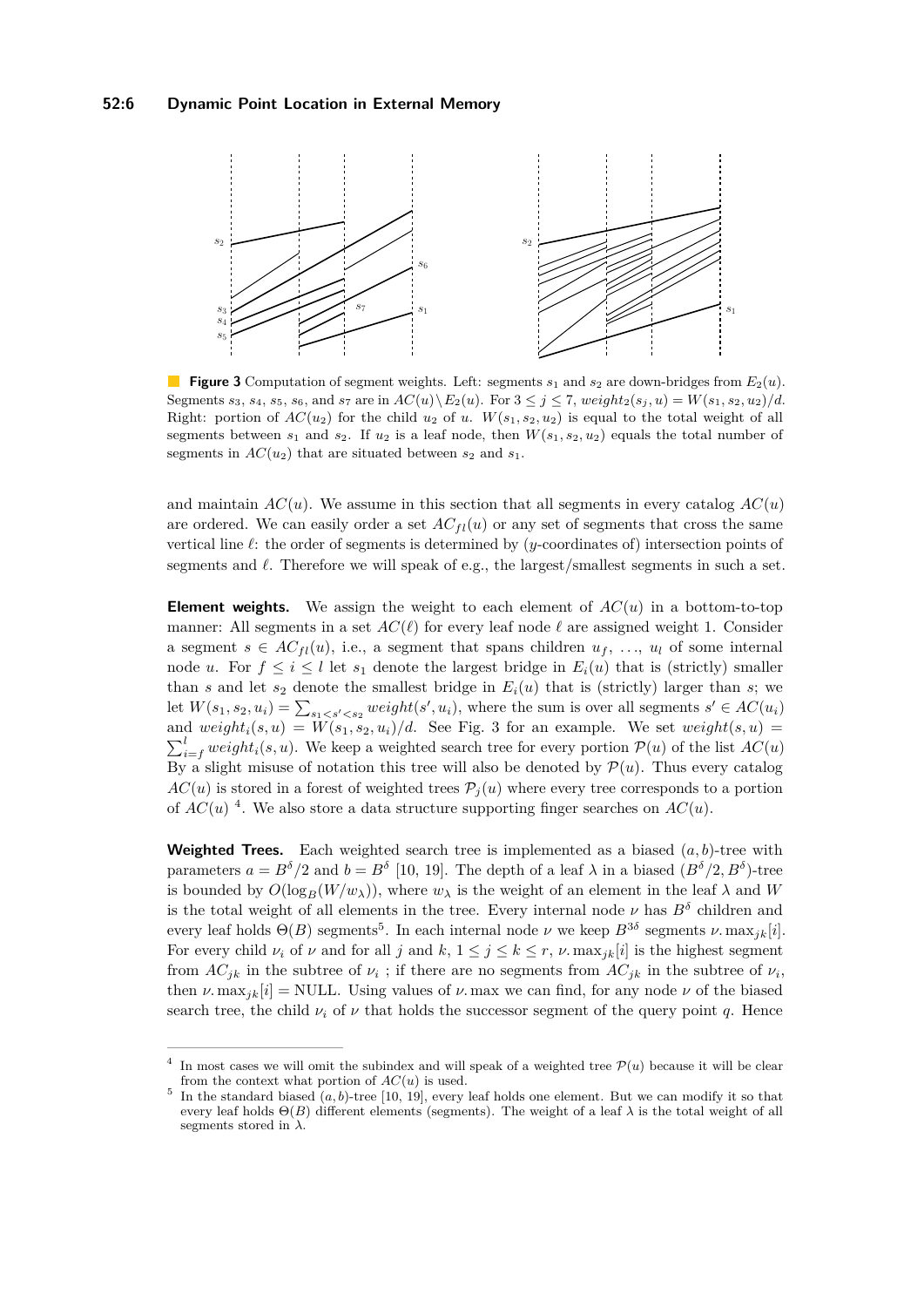<span id="page-6-0"></span>

**Figure 4** Segments in a group. Segments  $s_1$ ,  $s_2$ , and  $s_3$  are stored in  $V_2$ :  $s_1$  and  $s_2$  are the highest and the lowest segments that span the second child  $u_2$ ;  $s_3$  is a bridge segment from  $E_2(u)$ .

we can find the smallest segment  $n(u)$  in a portion  $P(u)$  that is above a query point q in  $O(\log_B (W_P/\omega_n))$  I/Os where  $W_P$  is the total weight of all segments in  $P(u)$  and  $\omega_n$  is the weight of  $n(u)$ .

**Additional Structures.** When the segment  $n(u)$  is known, we will need to find the bridges that are closest to  $n(u)$  in order to continue the search. We keep a list  $V_i(u) \subseteq AC(u)$  for each node *u* and for every *i*,  $1 \leq i \leq r$ .  $V_i(u)$  contains all segments of  $E_i(u)$  and some additional segments chosen as follows:  $AC(u)$  is divided into groups so that each group consists of  $\Theta(r^6)$  consecutive segments; the only exception is the last group in  $AC(u)$  that contains  $O(r^6)$  segments (here we use the fact that segments in  $AC(u)$  are ordered). We choose the constant in such way that every group but the last one contains  $d \cdot r^2$  segments. If a group *G* contains a segment that spans *u<sup>i</sup>* , then we select the highest segment from *G* that spans  $u_i$  and the lowest segment from  $G$  that spans  $u_i$ ; we store both segments in  $V_i$ . See Fig. [4.](#page-6-0) For every segment in  $V_i$  we also store a pointer to its group in  $AC(u)$ . We keep  $V_i$  in a B-tree that supports finger search queries.

Suppose that we know the successor segment  $n(u)$  of a query point *q* in  $AC(u)$ . We can find the successor segment  $b_n(u)$  of  $q$  in  $E_i(u)$  using  $V_i$ : Let  $G$  denote the group that contains *n*(*u*). We search in *G* for the segment  $b_n(u) \geq n(u)$  using finger search. If  $b_n(u)$  is not in *G*, we consider the highest segment  $s_1 \in G$  that spans  $u_i$ . By definition of  $AC(u)$ , there are at most  $dr^2$  segments between  $n(u)$  and  $b_n(u)$ . We can find  $b_n(u)$  in  $O(\log_B(dr^2)) = O(1)$ I/Os by finger search on  $V_i$  using  $s_1$  as the finger. Using a similar procedure, we can find the highest bridge segment  $b_p(u) \leq n(u)$  in  $E_i(u)$ .

**Queries.** A vertical ray shooting query for a point  $q = (q_x, q_y)$  is answered as follows. Let  $\ell$ denote the leaf such that the slab of  $\ell$  contains  $q$ . We visit all nodes  $v_0, v_1, \ldots, v_h$  on the root-to-leaf path  $\pi(\ell)$  where  $v_0$  is the root node and  $v_h = \ell$ . We find the segment  $n(v_i)$  in every visited node, where  $n(v_i)$  is the successor segment of *q* in  $AC(v_i)$ . Suppose that  $v_{i+1}$  is the *j*-th child of  $v_i$ ;  $n(v_i)$  spans the *j*-th child of  $v_i$ . First we search for  $n(v_0)$  in the weighted tree of  $AC(v_0)$ . Next, using the list  $V_j$ , we identify the smallest bridge  $b_n(v_0) \in E_j(v_0)$  such that  $b_n(v_0) \geq n(v_0)$  and the largest bridge segment  $b_p(v_0) \in E_j(v_0)$  such that  $b_p(v_0) \leq n(v_0)$ . The index *j* is chosen so that  $v_1$  is the *j*-th child of  $v_0$ . We execute the same operations in nodes  $v_1, \ldots, v_h$ . When we are in a node  $v_i$  we consider the portion  $\mathcal{P}(v_i)$  between bridges  $b_p(v_{i-1})$  and  $b_p(v_{i-1})$ ; we search in the weighted tree of  $\mathcal{P}(v_i)$  for the successor segment  $n(v_i)$  of *q*. Then we identify the lowest bridge  $b_n(v_i) \geq n(v_i)$  and the highest bridge  $b_p(v_i) \leq n(v_i)$ . When all  $n(v_i)$  are computed, we find the lowest segment  $n^*$  among  $n(v_i)$ . Since  $\bigcup_{i=0}^{h} AC(v_i) = \bigcup_{i=0}^{h} C(v_i)$ ,  $n^*$  is the successor segment of a query point *q*.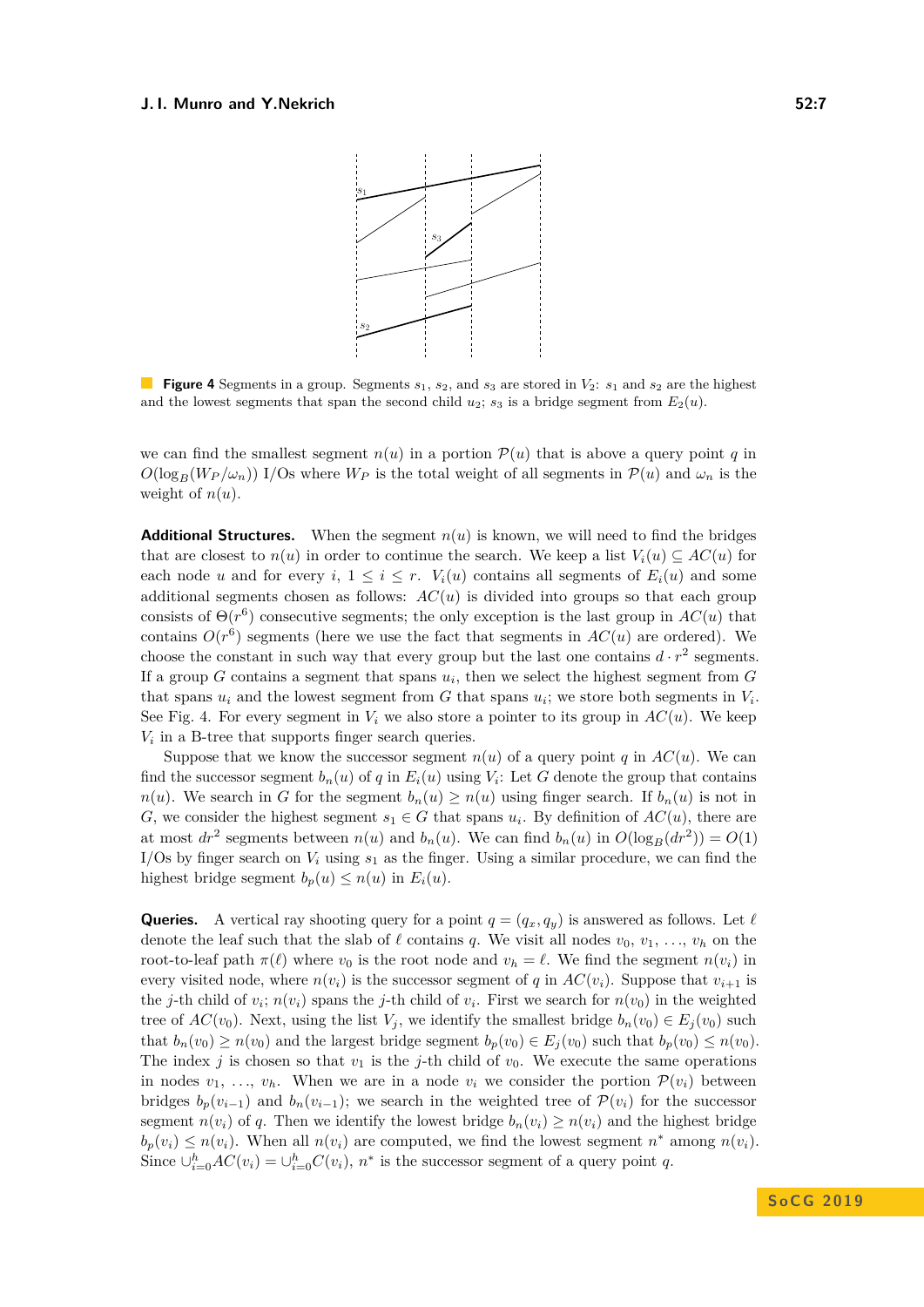#### **52:8 Dynamic Point Location in External Memory**

The cost of a ray shooting query can be estimated as follows. Let  $\omega_i$  denote the weight of  $n(v_i)$ . Let  $W_i$  denote the total weight of all segments of  $\mathcal{P}(v_i)$  (we assume that  $\mathcal{P}(v_0) = AC(v_0)$ . Search for  $n(v_i)$  in the weighted tree  $\mathcal{P}(v_i)$  takes  $O(\log_B(W_i/\omega_i))$  I/Os. By definition of weights,  $\omega_i \geq W_{i+1}/d$ . Hence

$$
\sum_{i=0}^{h} \log_B(W_i/\omega_i) = \log_B W_0 + \sum_{i=0}^{h-1} (\log_B W_{i+1} - \log_B \omega_i) - \log_B \omega_h
$$
  

$$
\leq \log_B(W_0/\omega_h) + 2(h+1)\log_B r.
$$

We have  $\omega_h = 1$  and we will show below that  $W_0 \leq n$ . Since  $r = B^{\delta}$ ,  $h = O(\log_B n)$  and  $\log_B r = O(1)$ . Hence the sum above can be bounded by  $O(\log_B n)$ . When  $n(v_i)$  is known, we can find  $b_p(v_i)$  and  $b_n(v_i)$  in  $O(1)$  I/Os, as described above. Hence the total cost of answering a query is  $O(\log_B n)$ . Since every segment is stored in  $O(\log_B n)$  lists  $AC(u)$ , the total space usage is  $O(n \log_B n)$ .

It remains to prove that  $W_0 \leq n$ . We will show by induction that the total weight of all elements on every level of  $\mathcal T$  is bounded by *n*: Every element in a leaf node has weight 1; hence their total weight does not exceed *n*. Suppose that, for some  $k \geq 1$ , the total weight of all elements on level  $k-1$  does not exceed *n*. Consider an arbitrary node *v* on level  $k$ , let  $v_1$ ,  $\ldots$ ,  $v_r$  be the children of *v*, and let  $m_i$  denote the total weight of elements in  $AC(v_i)$ . Every element in  $AC(v_i)$  contributes  $1/d$  fraction of its weight to at most *d* different elements in *AC*(*v*). Hence  $\sum_{e \in AL(v)} weight_i(v) ≤ m_i$  and the total weight of all elements in *AC*(*v*) does not exceed  $\sum_{i=1}^{r} m_i$ . Hence, for any level  $k \geq 1$ , the total weight of  $AC(v)$  for all nodes *v* on level *k* does not exceed *n*. Hence the total weight of  $AC(u_0)$  for the root node  $u_0$  is also bounded by *n*.

<span id="page-7-1"></span> $\blacktriangleright$  **Lemma 1.** *There exists an*  $O(n \log_B n)$ *-space static data structure that supports point location queries on n non-intersecting segments in*  $O(\log_B n)$  *I/Os.* 

The result of Lemma [1](#page-7-1) is not new. However we will show below that the data structure described in this section can be dynamized.

# <span id="page-7-0"></span>**4 Semi-Dynamic Ray Shooting for** *B* **≥ log<sup>8</sup>** *n***: Main Idea**

Now we turn to the dynamic problem. In Sections [4](#page-7-0) and [5](#page-9-0) we will assume<sup>[6](#page-7-2)</sup> that  $B \ge \log^8 n$ .

**Overview.** The main challenge in dynamizing the static data structure from Section [3](#page-4-0) is the order of segments. Deletions and insertions of segments can lead to significant changes in the segment order, as explained in Section [2.](#page-2-2) However segment insertions within a slab are easy to handle in one special case. We will say that a segment  $s \in AC(u)$  is a *unit* segment if *s* ∈  $AC_{ii}(u)$  for some 1 ≤ *i* ≤ *r*. In other words a unit segment spans exactly one child  $u_i$  of *u*. Let  $L_i(u) = \bigcup_{f \leq i \leq l} AC_{fl}(u)$  denote the conceptual list of all segments that span  $u_i$ . When a unit segment  $s \in AC_{ii}(u)$  is inserted, we find the segments  $s_p$  and  $s_n$  that precede and follow *s* in  $L_i(u)$ ; we insert *s* at an arbitrary position in  $AC(u)$  so that  $s_p < s < s_n$ . It is easy to see that the correct order of segments is maintained: the correct order is maintained for the segments that span  $u_i$  and other segments are not affected.

<span id="page-7-2"></span><sup>&</sup>lt;sup>6</sup> Probably a smaller power of log can be used, but we consider  $B \ge \log^8 n$  to simplify the analysis.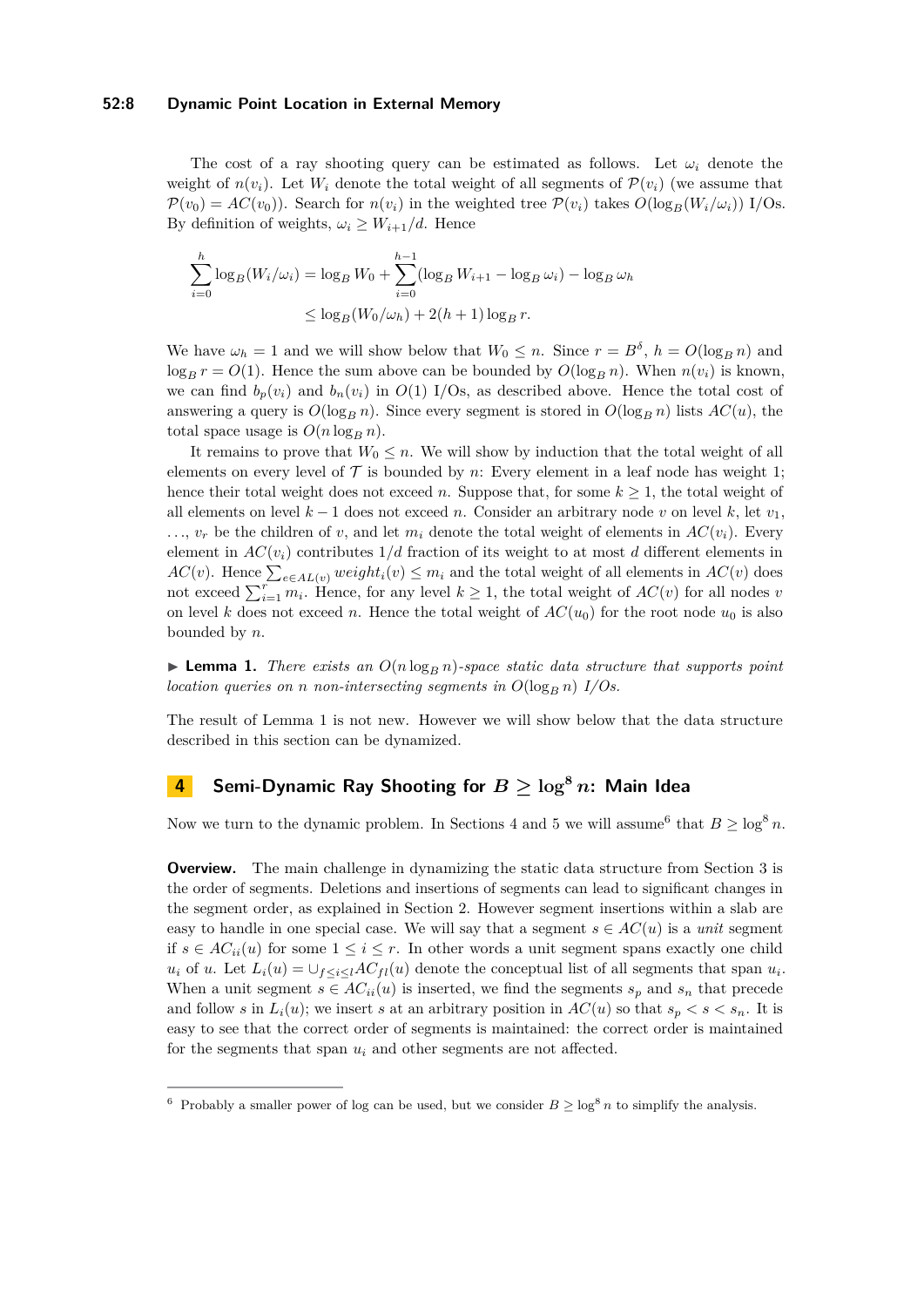<span id="page-8-0"></span>

**Figure 5** Example from Fig. [2](#page-3-1) revisited. Left: original segment order  $s_1 \prec s_2 \prec s_3 \prec s_4 \prec s_5 \prec s_6 \prec$  $s_7 \prec s_8 \prec s_9$ . Right: segment  $s_6$  is deleted, the new inserted segment  $s_0$  is split into unit segments. The new segment order is e.g.,  $s_{0,3} \prec s_1 \prec s_2 \prec s_4 \prec s_5 \prec s_{0,2} \prec s_7 \prec s_8 \prec s_{9,1}$ . Thus new unit segments are inserted, but the relative order of other segments does not change.

An arbitrary segment *s* that is to be inserted into  $AC(u)$  can be represented as  $B^{\delta}$  unit segments. See Fig. [5](#page-8-0) for an example. However we cannot afford to spend  $B^{\delta}$  operations for an insertion. To solve this problem, we use bufferization: when a segment is inserted, we split it into  $B^{\delta}$  unit segments and insert them into a buffer  $\beta$ . A complete description of the update procedure is given below.

**Buffered Insertions.** We distinguish between two categories of segments, *old* segments and *new* segments. We know the total order in the set of old segments in the portion  $\mathcal{P}(u)$  (and in the list  $AC(u)$ ). New segments are represented as a union of up to r unit segments. When the number of new segments in a portion  $\mathcal{P}(u)$  exceeds the threshold that will be specified below, we re-build  $\mathcal{P}(u)$ : we compute the order of old and new segments and declare all segments in  $\mathcal{P}(u)$  to be old.

As explained in Section [3](#page-4-0) every portion  $\mathcal{P}(u)$  of  $AC(u)$  is stored in a biased search tree data structure. Each node of  $\mathcal{P}(u)$  has a buffer  $\mathcal{B}(v)$  that can store up to  $B^{3\delta}$  segments. When a new segment is inserted into  $P(u)$ , we split it into unit segments and add them to the insertion buffer of  $\nu_r$ , where  $\nu_r$  is the root node of  $\mathcal{P}(u)$ . When the buffer of an internal node  $\nu$  is full, we *flush* it, i.e., we move all segments from  $\mathcal{B}(\nu)$  to buffers in the children of  $\nu$ . We keep values  $\nu$ . max<sub>kj</sub> [i], defined in Section [3,](#page-4-0) for all internal nodes  $\nu$ . All  $\nu$ . max<sub>kl</sub> [·] and all segments in  $\mathcal{B}(\nu)$  fit into one block of memory; hence we can flush the buffer of an internal node in  $O(B^{\delta})$  I/Os. When the buffer of an internal node is flushed, we do not change the shape of the tree. When the buffer  $\mathcal{B}(\lambda)$  of a leaf node  $\lambda$  is full, we insert segments from  $\mathcal{B}(\lambda)$  into the set of segments stored in  $\lambda$ . If necessary we create a new leaf  $\lambda'$  and update the weights of  $\lambda$  and  $\lambda'$ . We can update the biased search tree  $\mathcal{P}(u)$  in  $O(\log n)$  time. We also update data structures  $V_i$  for  $i = 1, \ldots, r$ . Since a leaf node contains the segments from at most two different groups, we can update all  $V_i$  in  $O(r)$  I/Os. The biased tree is updated in  $O(\log n) I/\text{Os}$ . The total amortized cost of a segment insertion into a portion  $P(u)$  is  $O(1 + \frac{\log_{B} n + r}{B^{3\delta}} + \frac{\log_{B} n}{B^{2\delta}}) = O(1)$  because  $B^{\delta} > \log n$ .

When the number of new segments in  $\mathcal{P}(u)$  is equal to  $n_{\text{old}}/r$ , where  $n_{\text{old}}$  is the number of old segments in  $\mathcal{P}(u)$ , we rebuild  $\mathcal{P}(u)$ . Using the method from [\[8\]](#page-13-9), we order *all* segments in  $\mathcal{P}(u)$  and update the biased tree. Sorting of segments takes  $O((n_{\text{old}}/B)\log_{M/B} n_{\text{old}}) = o(n_{\text{old}})$ I/Os. We can re-build the weighted tree  $\mathcal{P}(u)$  in  $O((n_{\text{old}}/B^{3\delta})\log n_{\text{old}}) = o(n_{\text{old}})$  I/Os by computing the weights of leaves and inserting the leaves into the new tree one-by-one.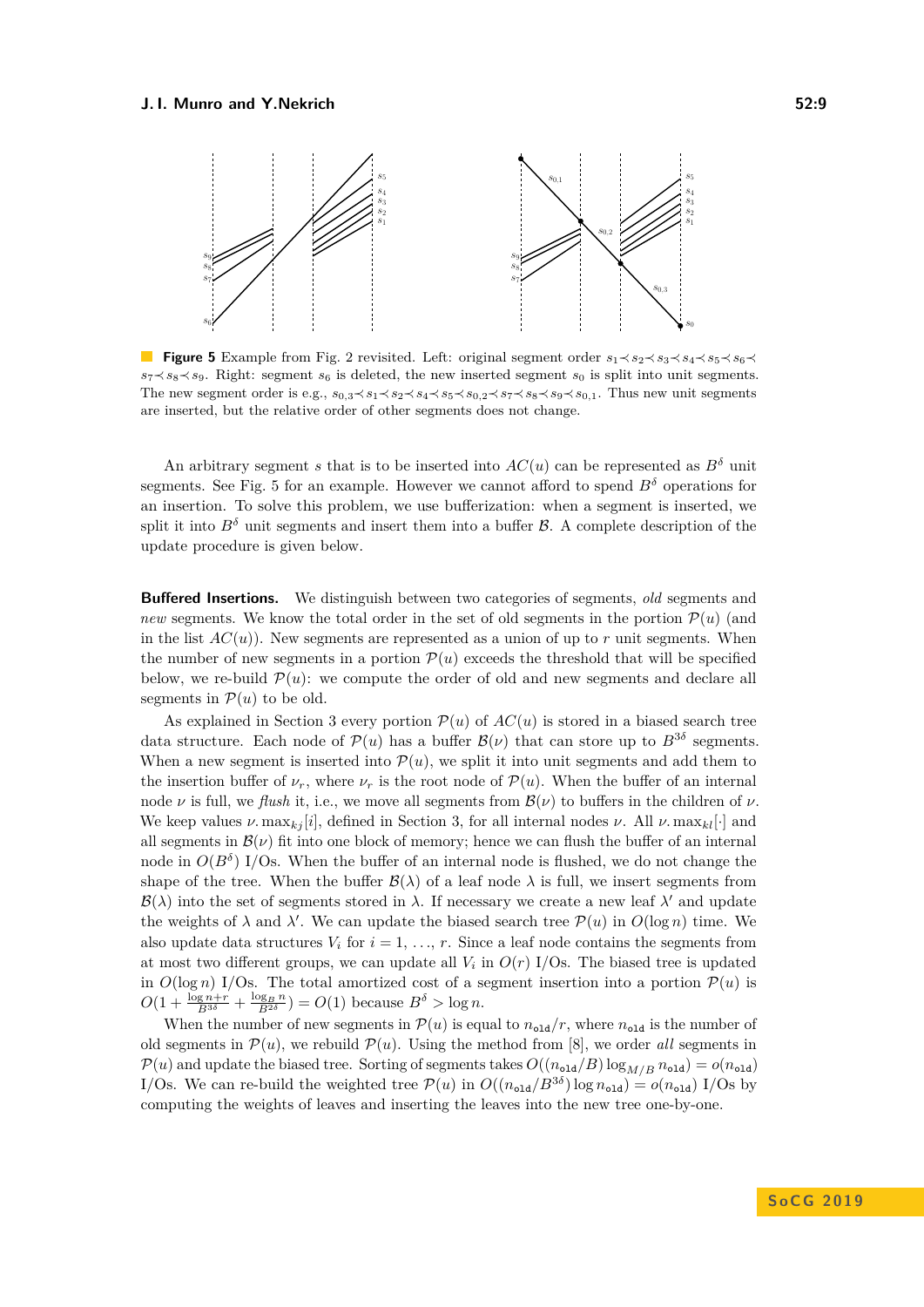#### **52:10 Dynamic Point Location in External Memory**

When a new segment *s* is inserted, we identify all nodes *u<sup>i</sup>* where *s* must be stored. For every corresponding list  $AC(u_i)$ , we find the portion  $\mathcal{P}(u_i)$  where *s* must be stored. This takes  $O(\log_B^2 n)$  I/Os in total. Then we insert the trimmed segment *s* into each portion as described above. The total insertion cost is  $O(\log_B^2 n)$ . Queries are supported in the same way as in the static data structure described in Section [3.](#page-4-0) The only difference is that biased tree nodes have associated buffers. Many technical aspects are not addressed in this section. We fill in the missing details and provide the description of the data structure that also supports deletions in Section [5.](#page-9-0)

# <span id="page-9-0"></span>**5 Ray Shooting for**  $B \geq \log^8 n$ : Fully-Dynamic Structure

Now we give a complete description of the fully-dynamic data structure for vertical ray shooting queries. Deletions are also implemented using bufferization: deleted segments are inserted into deletion buffers  $\mathcal{D}(\nu)$  that are kept in the nodes of trees  $\mathcal{P}(u)$ . Deletion buffers are processed similarly to the insertion buffers. There are, however, a number of details that were not addressed in the previous section. When a new bridge  $E_i$  is inserted we need to change weights for a number of segments. When the segment  $n(u)$  is found, we need to find the bridges  $b_p(u)$  and  $b_n(u)$ . The complete solution that addresses all these issues is more involved. First, we apply weighted search only to segments from  $E(u) = \bigcup_{i=1}^{r} E_i(u)$ . We complete the search and find the successor segment in  $AC(u)$  using some auxiliary sets stored in the nodes of  $\mathcal{P}(u)$ . Second, we use a special data structure to find the bridges  $b_p(u)$ and  $b_n(u)$ . We start by describing the changed structure of weighted trees  $\mathcal{P}(u)$ .

Segments stored in the leaves of  $\mathcal{P}(u)$  are divided into weighted and unweighted segments. Weighted segments are segments from *E*(*u*), i.e., weighted segments are used as down-bridges. All other segments are unweighted. Every leaf contains  $\Theta(r^2)$  weighted segments. There are at  $\Omega(r^2)$  and  $O(r^4)$  unweighted segments between any two weighted segments. Hence the total number of segments in a leaf is between  $\Omega(r^4)$  and  $O(r^6)$ . Only weighted segments in a leaf have non-zero weights. Weights of weighted segments are computed in the same way as explained in Section [3.](#page-4-0) Hence the weight of a leaf  $\lambda$  is the total weight of all weighted segments in  $\lambda$ . The search for a successor of *q* in  $\mathcal{P}(u)$  is organized in such way that it ends in the leaf holding the successor of *q* in  $E(u)$ . Then we can find the successor of *q* in  $AC(u)$ using auxiliary data stored in the nodes of  $\mathcal{P}(u)$ .

We keep the following auxiliary sets and buffers in nodes  $\nu$  of every weighted tree  $\mathcal{P}(u)$ . Let  $AC_{fl}(u, \nu)$  denote the set of segments from  $AC_{fl}(u)$  that are stored in leaf descendants of a node *ν*.

- (i) Sets  $\text{Max}_{fl}(\nu)$  and  $\text{Min}_{fl}(\nu)$  for all  $f, l$  such that  $1 \leq f \leq l \leq r$  and for all nodes *ν*. Max<sub>*fl</sub>*(*ν*) (Min<sub>*fl</sub>*(*ν*)) contains min(*r*<sup>4</sup>, |*AC<sub><i>fl*</sub>(*u, v*)|) highest (lowest) segments from</sub></sub>  $AC_{fl}(u, \nu)$ . For every segment *s* in sets  $\text{Max}_{fl}(\nu)$  and  $\text{Min}_{fl}(\nu)$  we record the index *i* such that  $s \in E_i(u)$  (or NULL if *s* is not a bridge segment).
- (ii) The set Nav(*v*) for an internal node *v* is the union of all sets  $Max_{fl}(\nu_i)$  and  $Min_{fl}(\nu_i)$ for all children  $\nu_i$  of  $\nu$ .
- (iii) The set  $\text{Max}_{fl}'(\nu)$ ,  $1 \leq f \leq l \leq r$  contains highest segments from  $AC_{fl}(u, \nu)$  that are not stored in any set  $\text{Max}'(u, \mu)$  for an ancestor  $\mu$  of  $\nu$ . Either  $\text{Max}'_{fl}(\nu)$  holds at least  $r^4$  and at most  $2r^4$  segments or  $\text{Max}_{fl}(\nu)$  holds less than  $r^4$  segments and  $\text{Max}_{fl}(\rho)$  for all descendants  $\rho$  of  $\nu$  are empty. In other words,  $\text{Max}'_{fl}(\cdot)$  are organized as external priority search trees [\[6\]](#page-13-15). The set  $\text{Min}'_{fl}(\nu)$  is defined in the same way with respect to the lowest segments. We use Max' and Min' to maintain sets Max and Min.
- (iv) Finally we keep an insertion buffer  $\mathcal{B}(\nu)$  and a deletion buffer  $\mathcal{D}(\nu)$  in every node  $\nu$ .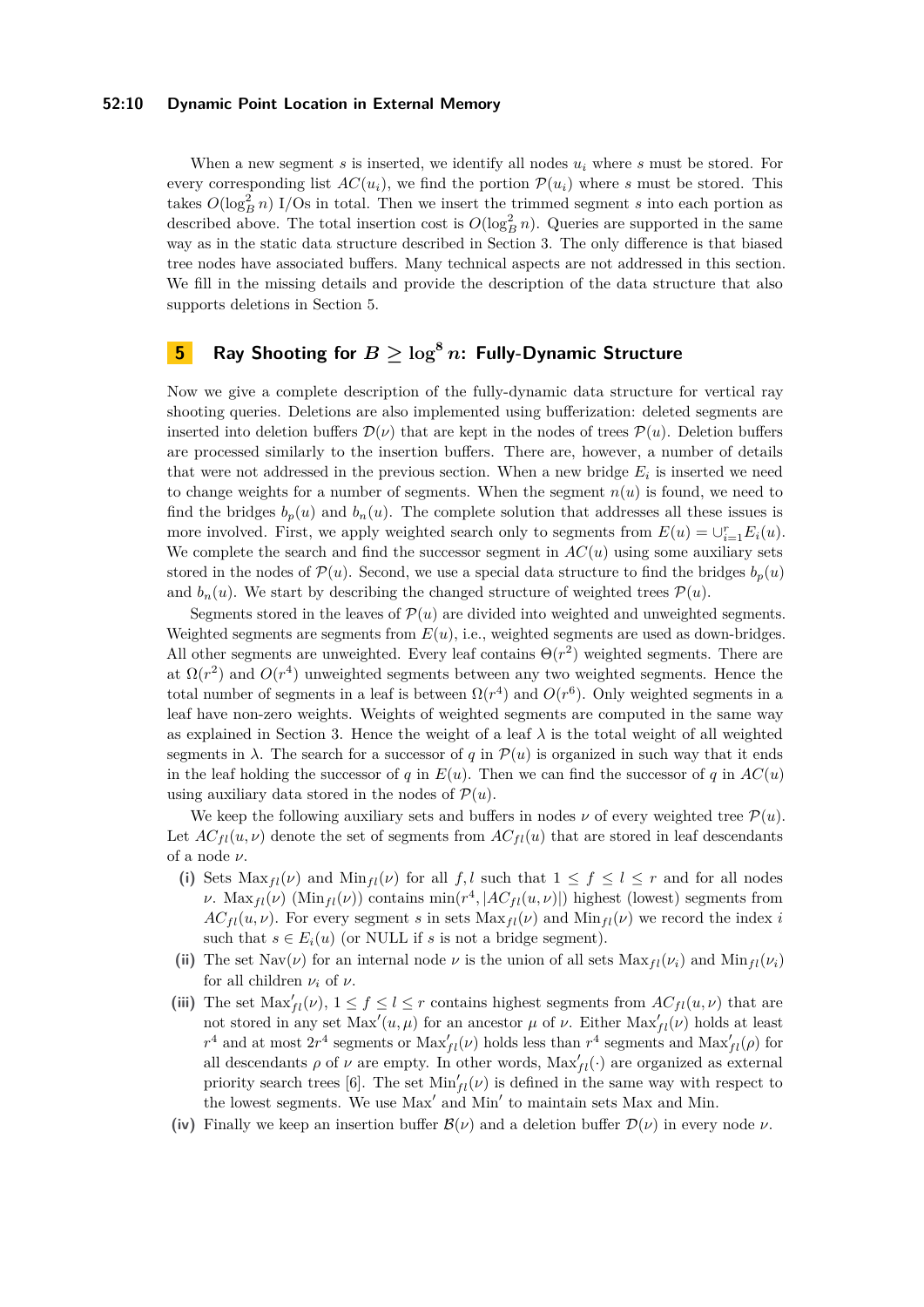**Deletions.** If an old segment *s* is deleted, we insert it into the deletion buffer  $\mathcal{D}(\nu_R)$  of the root node  $\nu_R$ . If a new segment *s* is deleted, we split *s* into  $O(r)$  unit segments and insert them into  $\mathcal{D}(\nu_R)$ . When one or more segments are inserted into  $\mathcal{D}(\nu_r)$ , we also update sets  $\text{Max}_{fl}(\nu_R)$  and  $\text{Min}_{fl}(\nu_R)$ . For any node  $\nu \in \mathcal{P}(u)$ , when the number of segments in  $\mathcal{D}(\nu)$ exceeds  $r^3$ , we flush both  $\mathcal{D}(\nu)$  and  $\mathcal{B}(\nu)$  using the following procedure. First we identify segments  $s \in \mathcal{B}(\nu) \cap \mathcal{D}(\nu)$  and remove such *s* from both  $\mathcal{B}(\nu)$  and  $\mathcal{D}(\nu)$ . Next we move segments from  $\mathcal{B}(\nu)$  and  $\mathcal{D}(\nu)$  to buffers  $\mathcal{B}(\nu_i)$  and  $\mathcal{D}(\nu_i)$  in the children  $\nu_i$  of  $\nu$ . For every child  $\nu_i$  of  $\nu$ , first we update sets  $Max'_{fl}(\nu_i)$  by removing segments from  $\mathcal{D}(\nu_i)$  (resp. inserting segments from  $\mathcal{B}(\nu_i)$  if necessary. Then we take care that the size of  $\text{Max}_{fl}'(\nu_i)$  is not too small. If some  $\text{Max}_{fl}(\nu_i)$  contains less than  $r^4$  segments and more than 0 segments, we move up segments from the children of  $\nu_i$  into  $\nu_i$ , so that the total size of  $\text{Max}_{fl}(\nu_i)$  becomes equal to  $2r^4$  or all segments are moved from the corresponding sets  $\text{Max}_{fl}(\cdot)$  in the children of  $\nu_i$ into  $\text{Max}_{fl}(\nu_i)$ . We recursively update  $\text{Max}_{fl}(\cdot)$  in each child of  $\nu_i$  using the same procedure.

Next, we update sets  $\text{Max}_{fl}(\nu_i)$ . We compute  $\mathcal{M}_{fl} = \cup \text{Max}'_{fl}(\mu)$  where the union is taken over all proper ancestors  $\mu$  of  $\nu$ . Every segment in  $\text{Max}_{fl}(\nu)$  is either from  $\text{Max}_{fl}'(\nu)$ or from  $\text{Max}_{fl}(\mu)$  for a proper ancestor  $\mu$  of  $\nu$ . Hence we can compute all  $\text{Max}_{fl}(\nu_i)$  when  $\mathcal{M}_{fl}$  and  $\text{Max}'_{fl}(\nu_i)$  are known. Sets  $\text{Min}'_{fl}(\nu_i)$  and  $\text{Min}_{fl}(\nu_i)$  are updated in the same way. Finally we update the set  $\text{Nav}(\nu)$  by collecting segments from  $\text{Max}_{fl}(\nu_i)$  and  $\text{Min}_{fl}(\nu_i)$ .

All segments needed to re-compute sets after flushing buffers  $\mathcal{D}(\nu)$  and  $\mathcal{B}(\nu)$  fit into one block of space. Hence we can compute the set M in  $O(\log_B n) = O(r)$  I/Os and all sets in each node  $\nu_i$  in  $O(1)$  I/Os. The set  $\text{Nav}(\nu)$  is updated in  $O(r)$  I/Os. Since each node has  $O(r)$  children, the total number of I/Os needed to flush a buffer is  $O(r)$ . Every segment can be divided into up to r unit segments and each unit segment can contribute to  $\log_B n$ buffer flushes. Hence the total amortized cost per segment is  $O(\frac{r^2 \log_B n}{r^3}) = O(1)$ . We did not yet take into account the cost of refilling the buffers Max'; using the analysis similar to the analysis in [\[12,](#page-13-16) Section 4], we can estimate the cost of re-filling Max' as  $O(\frac{\log_B n}{r^3}) = o(1)$ .

We do not store buffers in the leaf nodes. Let  $S(\lambda)$  be the set of segments kept in a leaf *λ* and let  $S$ *W* (*λ*) be the set of weighted segments stored in *λ*. When we move segments from  $\mathcal{B}(\nu)$  or  $\mathcal{D}(\nu)$  to its leaf child  $\lambda$ , we update  $S(\lambda)$  accordingly. This operation changes the weight of  $\lambda$ . Hence we need to update the weighted tree  $\mathcal{P}(u)$  in  $O(\log n)$  I/Os. Sets Max<sub>fl</sub>(·) and  $\text{Min}_{fl}(\cdot)$  are also updated.

After an insertion of new segments into a leaf node, we may have to insert or remove some bridges in  $E_i(u)$  for  $1 \leq i \leq r$ . When we insert a new bridge *b* into  $E_i(u)$ , we must split some portion  $\mathcal{P}(u_i)$  into two new portions,  $\mathcal{P}_1(u_i)$  and  $\mathcal{P}_2(u_i)$ . Additionally we must change the weights of the bridge segments in  $E_i(u)$  that precede and follow *b*. The cost of splitting  $\mathcal{P}(u_i)$  is  $O(\log n)$ . We also need  $O(\log n)$  I/Os to change the weights of two neighbor bridges. Hence the total cost of inserting a new bridge is  $O(\log n)$ . We insert a bridge at most once per  $O(r)$  insertions into  $AC(u)$  because every new segment is divided into up to *r* unit segments. We remove a bridge at most once after  $O(r)$  deletions. See [\[13\]](#page-13-4) for the description of the method to maintain bridges in catalogs *AC*(*u*). Thus the total amortized cost incurred by a bridge insertion or deletion is  $O(\frac{\log n}{r}) = O(1)$ .

**Insertions.** Insertions are executed in a similar way. A new inserted segment is split into  $O(r)$  unit segments that are inserted into the buffer  $\mathcal{B}(\nu_R)$  for the root node  $\nu_R$ . The buffers and auxiliary sets are updated and flushed in the same way as in the case of deletions. When the number of new segments in some portion  $\mathcal{P}(u)$  is equal to  $n_{\text{old}}/r$ , where  $n_{\text{old}}$  is the number of old segments in  $\mathcal{P}(u)$ , we rebuild  $\mathcal{P}(u)$ . As explained in Section [4,](#page-7-0) rebuilding of  $\mathcal{P}(u)$  incurs an amortized cost of  $o(1)$ .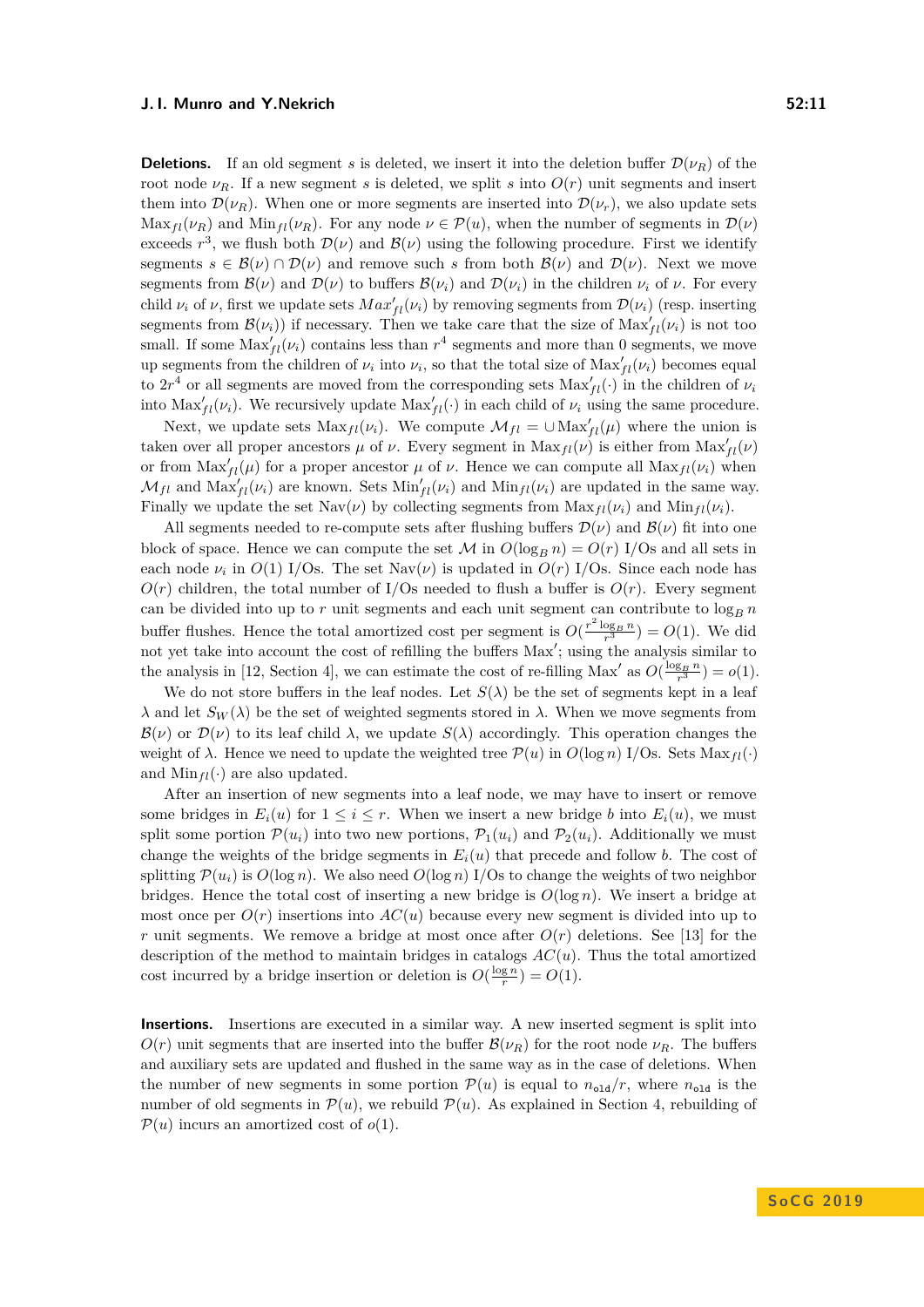#### **52:12 Dynamic Point Location in External Memory**

**Queries.** The search for the successor segment  $n(u)$  in the weighted tree  $\mathcal{P}(u)$  consists of two stages. Suppose that the query point *q* is in the slab of the *i*-th child  $u_i$  of *u*. First we find the successor  $b_n(u)$  of *q* in  $E_i(u)$  by searching in  $\mathcal{P}(u)$ . We traverse the path from the root to the leaf  $\lambda_n$  holding  $b_n(u)$ . In every node  $\nu$  we select its leftmost child  $\nu_j$ , such that Max<sub>*fl*</sub>( $\nu$ <sub>*j*</sub>) for some  $f \leq i \leq l$  contains a segment *s* that is above *q* and *s* is not deleted (i.e.,  $s \notin \mathcal{D}(\mu)$  for all ancestors  $\mu$  of  $\nu$ ). The size of each set  $\text{Max}_{fl}(\nu_k)$  is larger than the total size of all  $\mathcal{D}(\mu)$  in all ancestors  $\mu$  of  $\nu$ . Hence every  $\text{Max}_{fl}(\nu_i)$  contains some elements that are not deleted unless the set  $C_{fl}(u, \nu_i)$  is empty. Therefore we select the correct child  $\nu_i$  in every node. Since  $\mathcal{P}(u)$  is a biased search tree [\[10,](#page-13-14) [19\]](#page-14-9), the total cost of finding the leaf  $\lambda_n$  is bounded by  $O(\log(W_P/\omega_\lambda)) = O(\log(W_P/\omega_n))$  where  $\omega_\lambda$  is the total weight of all segments in  $\lambda_n$  and  $\omega_n \leq \omega_\lambda$  is the weight of the bridge segment  $b_n(u)$ .

During the second stage we need to find the successor segment  $n(u)$  of q in  $AC(u)$ . The distance between  $n(u)$  and  $b_n(u)$  in  $AC(u)$  can be arbitrarily large. Nevertheless  $n(u)$ is stored in one of the sets  $\text{Nav}(\mu)$  for some ancestor  $\mu$  of  $\lambda_n$ . Suppose that  $n(u)$  is an unweighted segment stored in a leaf  $\lambda'$  of  $\mathcal{P}(u)$  and let  $\mu$  denote the lowest common ancestor of  $\lambda$  and  $\lambda'$ . Let  $\mu_k$  be the child of  $\mu$  that is an ancestor of  $\lambda'$ . There are at most  $r^4$  segments in  $AC_{fl}(u)$  between  $n(u)$  and  $b_n(u)$ . Hence,  $n(u)$  is stored in the set  $Max_{fl}(\mu_k)$ . Hence,  $n(u)$ is also stored in Nav $(\mu)$ . We visit all ancestors  $\mu$  of  $\lambda_n$  and compute  $\mathcal{D} = \cup_{\mu} \mathcal{D}(\mu)$ . Then we visit all ancestors one more time and find the successor of *q* in Nav $(\mu) \setminus \mathcal{D}$ . The asymptotic query cost remains the same because we only visit the nodes between  $\lambda_n$  and the root and each node is visited a constant number of times.

We need to consider one additional special case. It is possible that there are no bridge segments  $s \in E_i(u)$  stored in the leaves of  $\mathcal{P}(u)$ . In this case there are at most  $r^2$  segments in  $AC_{fl}(u)$  for every pair *f, l,* satisfying  $f \leq i \leq l$ , stored in the leaves of  $\mathcal{P}(u)$ . For each portion  $P(u)$ , if there are at most  $r^2$  segments in  $AC_{fl}(u) \cap P(u)$ , we keep the list of all such segments. All such lists fit into one block of memory. We also keep the list of indexes  $i$ , such that  $E_i(u) \cap \mathcal{P}(u)$  is empty.Suppose that we need to find the successor of *q* and  $\mathcal{P}(u) \cap E_i(u)$ is empty. Then we simply examine all segments in  $AC_{fl}(u) \cap P(u)$  for all  $f \leq i \leq l$  and find the successor of  $q$  in  $O(1)$  I/Os.

When  $n(u)$  is known, we need to find  $b_p(u)$  and  $b_n(u)$ , if  $b_n(u)$  was not computed at the previous step. It is not always possible to find these bridges using  $\mathcal{P}(u)$  because  $b_p(u)$ and  $b_n(u)$  can be outside of  $\mathcal{P}(u)$ . To this end, we use the data structure for colored union-split-find problem on a list (list-CUSF) that will be described in the full version of this paper [\[24\]](#page-14-8). We keep the list  $V(u)$  containing all down-bridges from  $E_i(u)$ , for  $1 \leq i \leq r$ , and all up-bridges from  $UP(u)$ . Each segment in  $e \in V(u)$  is associated to an interval; a segment  $e \in V_i(u)$  is associated to an interval [*i*, *i*] and a segment from  $UP(u)$  is associated to a dummy interval  $[-1, -1]$ . For any segment  $e \in V(u)$  we can find the preceding/following segment associated to an interval [*i, i*] for any *i*,  $1 \le i \le r$ , in  $O(\log \log_R n)$  I/Os. Updates of  $V(u)$  are supported in  $O(\log \log_B n)$  I/Os. Since we insert or remove bridge segments once per  $r^2$  updates, the amortized cost of maintaining the list-CUSF structure is  $O(1)$ .

**Summing up.** By the same argument as in Section [3,](#page-4-0) weighted searches in all nodes take  $O(\log_B n)$  I/Os in total. Additionally we spend  $(\log \log_B n)$  I/Os in every node with a query to list-CUSF. Thus the total query cost is  $O(\log_B n \log \log_B n)$ . When a segment is deleted, we remove it from  $O(\log_B n)$  lists  $AC(u)$  and from secondary structures (weighted trees etc.) in these nodes. The deletions take  $O(1)$  I/Os per node or  $O(\log_B n)$  I/Os in total. When a segment is inserted, it must be inserted into  $O(\log_B n)$  lists  $AC(u)$ . We first have to spend  $O(\log_B n)$  I/Os to find the portion  $P(u)$  of each  $AC(u)$  where it must be stored. When  $P(u)$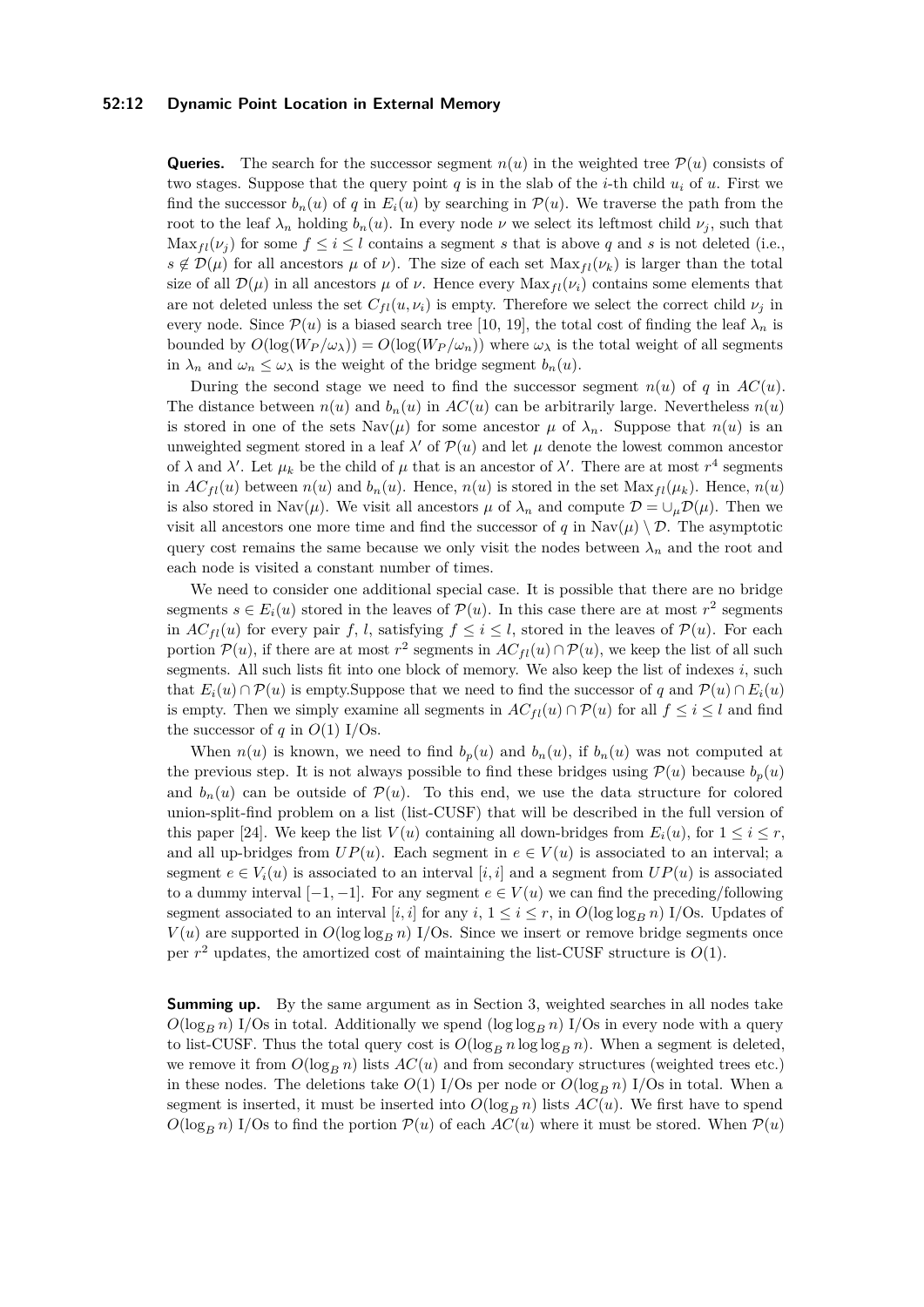is known, an insertion takes  $O(1)$  amortized I/Os as described above. The total cost of an insertion is  $O(\log_B^2 n)$  I/Os. Since every segment is stored in  $O(\log_B n)$  lists, the total space is  $O(n \log_B n)$ .

<span id="page-12-0"></span>**I Lemma 2.** If  $B > \log^8 n$ , then there exists an  $O(n \log_B n)$  space data structure that *supports vertical ray shooting queries on a dynamic set of n non-intersecting segments in*  $O(\log_B n \log \log_B n)$  *I/Os. Insertions and deletions of segments are supported in*  $O(\log_B^2 n)$ and  $O(\log_B n)$  amortized I/Os respectively.

## <span id="page-12-1"></span>**6 Faster Insertions**

When a new segment *s* is inserted into our data structure, we need to find the position of *s* in  $O(\log_R n)$  lists  $AC(u)$  (to be precise, we need to know the portion  $P(u)$  of  $AC(u)$ that contains *s*). When positions of *s* in  $AC(u)$  are known, we can finish the insertion in  $O(\log_B n)$  I/Os. In order to speed-up insertions, we use the multi-colored segment tree of Chan and Nekrich [\[13\]](#page-13-4). Segments in lists  $C(u)$  are assigned colors  $\chi$ , so that the total number of different colors is  $O(\log H)$  where  $H = O(\log_R n)$  is the height of the segment tree. Let  $C_\chi(u)$  denote the set of segments of color  $\chi$  in  $C(u)$ . We apply the technique of Sections [3-](#page-4-0) [5](#page-9-0) to each color separately. That is, we create augmented lists  $AC_{\chi}(u)$  and construct weighted search trees  $P_{\chi}(u)$  for each color separately. The query cost is increased by factor  $O(\log H)$ , the number of colors. The deletion cost is also increased by  $O(\log H)$ factor because we update the data structure for each color separately. When a new segment *s* is inserted, we insert it into some lists  $AC_{\chi_i}(u_i)$  where  $u_i$  is the node such that *s* spans  $u_i$  but does not span its parent and  $\chi_i$  is some color (the same segment can be assigned different colors  $\chi_i$  in different nodes  $u_i$ ). We can find the position of *s* in all  $AC_{\chi_i}(u_i)$  with  $O(\log_B n \log H + H \cdot t_{\text{usf}}) = O(\log_B n \log \log_B n)$  I/Os where  $t_{\text{usf}} = O(\log \log_B n)$  is the query cost in a union-split-find data structure in the external memory model. See [\[13\]](#page-13-4) for a detailed description.

**Lemma 3.** If  $B > \log^8 n$ , then there exists an  $O(n \log_B n)$  space data structure that *supports vertical ray shooting queries on a dynamic set of non-intersecting segments in*  $O(\log_B n (\log \log n)^2)$  *I/Os.* Insertions and deletions of segments can be supported in  $O(\log_B n \log \log_B n)$  *amortized I/Os.* 

## <span id="page-12-2"></span>**7 Missing Details**

Using the method from [\[13\]](#page-13-4) we can reduce the space usage of our data structure to linear at the cost of increasing the query and update complexity by  $O(\log \log_R n)$  factor. The resulting data structure supports queries in  $O(\log_B n (\log \log_B n)^2)$  I/Os and updates in  $O(\log_B n (\log \log B n)^3)$  amortized I/Os. Details will be provided in the full version [\[24\]](#page-14-8).

In our exposition we assumed for simplicity that the tree  $\mathcal T$  does not change, i.e., the set of *x*-coordinates of segment endpoints is fixed and known in advance. To support insertions of new *x*-coordinate, we can replace the static tree  $\mathcal T$  with a weight-balanced tree with node degree  $\Theta(r) = \Theta(B^{\delta})$ . We also assumed that the block size *B* is large,  $B > \log^8 n$ . If  $B \leq$  $\log^8 n$ , the linear-space internal memory data structure [\[13\]](#page-13-4) achieves  $O(\log n (\log \log n)^2)$  =  $O(\log_B n (\log \log B n)^3)$  query cost and  $O(\log n \log \log n) = O(\log B n (\log \log B n)^2)$  update cost because  $\log n = O(\log_B n \log \log_B n)$  and  $\log \log n = O(\log \log_B n)$  for  $B \le \log^8 n$ . Thus we obtain our main result.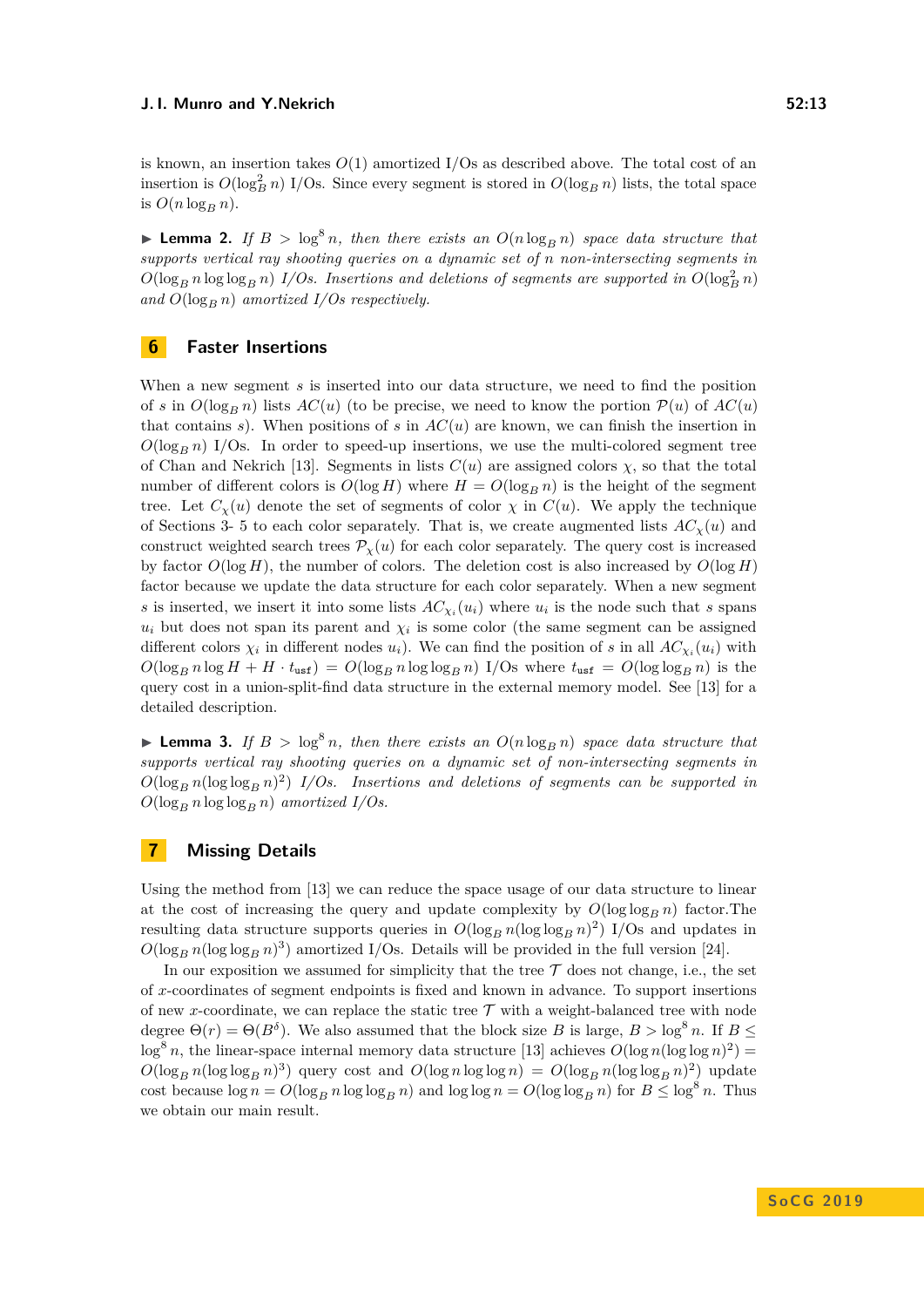#### **52:14 Dynamic Point Location in External Memory**

 $\triangleright$  **Theorem 4.** *There exists an*  $O(n)$  *space data structure that supports vertical ray shooting queries on a dynamic set of <i>n non-intersecting segments in*  $O(\log_B n (\log \log_B n)^3)$  *I/Os. Insertions and deletions of segments are supported in*  $O(\log_B n (\log \log n)^2)$  *amortized I/Os.* 

#### **References**

- <span id="page-13-10"></span>**1** Pankaj K. Agarwal, Lars Arge, Gerth Stølting Brodal, and Jeffrey Scott Vitter. I/O-efficient dynamic point location in monotone planar subdivisions. In *Proc. 10th Annual ACM-SIAM Symposium on Discrete Algorithms, (SODA)*, pages 11–20, 1999.
- <span id="page-13-7"></span>**2** Alok Aggarwal and Jeffrey Scott Vitter. The Input/Output Complexity of Sorting and Related Problems. *Commun. ACM*, 31(9):1116–1127, 1988. [doi:10.1145/48529.48535](http://dx.doi.org/10.1145/48529.48535).
- <span id="page-13-3"></span>**3** Lars Arge, Gerth Stølting Brodal, and Loukas Georgiadis. Improved dynamic planar point location. In *Proceedings of the 47th Annual IEEE Symposium on Foundations of Computer Science*, pages 305–314, 2006. [doi:10.1109/FOCS.2006.40](http://dx.doi.org/10.1109/FOCS.2006.40).
- <span id="page-13-12"></span>**4** Lars Arge, Gerth Stølting Brodal, and S. Srinivasa Rao. External Memory Planar Point Location with Logarithmic Updates. *Algorithmica*, 63(1-2):457–475, 2012. [doi:10.1007/](http://dx.doi.org/10.1007/s00453-011-9541-2) [s00453-011-9541-2](http://dx.doi.org/10.1007/s00453-011-9541-2).
- <span id="page-13-8"></span>**5** Lars Arge, Andrew Danner, and Sha-Mayn Teh. I/O-efficient point location using persistent B-trees. *ACM Journal of Experimental Algorithmics*, 8, 2003. [doi:10.1145/996546.996549](http://dx.doi.org/10.1145/996546.996549).
- <span id="page-13-15"></span>**6** Lars Arge, Vasilis Samoladas, and Jeffrey Scott Vitter. On Two-Dimensional Indexability and Optimal Range Search Indexing. In *Proc. 18th ACM SIGACT-SIGMOD-SIGART Symposium on Principles of Database Systems (PODS)*, pages 346–357, 1999. [doi:10.1145/303976.](http://dx.doi.org/10.1145/303976.304010) [304010](http://dx.doi.org/10.1145/303976.304010).
- <span id="page-13-11"></span>**7** Lars Arge and Jan Vahrenhold. I/O-efficient dynamic planar point location. *Computational Geometry*, 29(2):147–162, 2004. [doi:10.1016/j.comgeo.2003.04.001](http://dx.doi.org/10.1016/j.comgeo.2003.04.001).
- <span id="page-13-9"></span>**8** Lars Arge, Darren Erik Vengroff, and Jeffrey Scott Vitter. External-Memory Algorithms for Processing Line Segments in Geographic Information Systems. *Algorithmica*, 47(1):1–25, 2007. [doi:10.1007/s00453-006-1208-z](http://dx.doi.org/10.1007/s00453-006-1208-z).
- <span id="page-13-2"></span>**9** Hanna Baumgarten, Hermann Jung, and Kurt Mehlhorn. Dynamic point location in general subdivisions. *J. Algorithms*, 17(3):342–380, 1994. [doi:10.1006/jagm.1994.1040](http://dx.doi.org/10.1006/jagm.1994.1040).
- <span id="page-13-14"></span>**10** Samuel W. Bent, Daniel Dominic Sleator, and Robert Endre Tarjan. Biased Search Trees. *SIAM J. Comput.*, 14(3):545–568, 1985. [doi:10.1137/0214041](http://dx.doi.org/10.1137/0214041).
- <span id="page-13-0"></span>**11** Jon Louis Bentley. Algorithms for Klee's rectangle problems. Unpublished manuscript, Department of Computer Science, Carnegie-Mellon University, 1977.
- <span id="page-13-16"></span>**12** Gerth Stølting Brodal. External Memory Three-Sided Range Reporting and Top-k Queries with Sublogarithmic Updates. In *Proc. 33rd Symposium on Theoretical Aspects of Computer Science (STACS)*, pages 23:1–23:14, 2016. [doi:10.4230/LIPIcs.STACS.2016.23](http://dx.doi.org/10.4230/LIPIcs.STACS.2016.23).
- <span id="page-13-4"></span>**13** Timothy M. Chan and Yakov Nekrich. Towards an Optimal Method for Dynamic Planar Point Location. In *Proc. 56th Annual IEEE Symposium on Foundations of Computer Science (FOCS)*, pages 390–409, 2015. [doi:10.1109/FOCS.2015.31](http://dx.doi.org/10.1109/FOCS.2015.31).
- <span id="page-13-6"></span>**14** Timothy M. Chan and Konstantinos Tsakalidis. Dynamic Planar Orthogonal Point Location in Sublogarithmic Time. In Bettina Speckmann and Csaba D. Tóth, editors, *34th International Symposium on Computational Geometry (SoCG 2018)*, volume 99 of *LIPIcs*, pages 25:1–25:15. Schloss Dagstuhl - Leibniz-Zentrum fuer Informatik, 2018. [doi:10.4230/LIPIcs.SoCG.2018.](http://dx.doi.org/10.4230/LIPIcs.SoCG.2018.25) [25](http://dx.doi.org/10.4230/LIPIcs.SoCG.2018.25).
- <span id="page-13-13"></span>**15** Bernard Chazelle and Leonidas J. Guibas. Fractional cascading: I. A data structuring technique. *Algorithmica*, 1(2):133–162, 1986. [doi:10.1007/BF01840440](http://dx.doi.org/10.1007/BF01840440).
- <span id="page-13-1"></span>**16** Siu-Wing Cheng and Ravi Janardan. New results on dynamic planar point location. *SIAM J. Comput.*, 21(5):972–999, 1992. [doi:10.1137/0221057](http://dx.doi.org/10.1137/0221057).
- <span id="page-13-5"></span>**17** Yi-Jen Chiang, Franco P. Preparata, and Roberto Tamassia. A unified approach to dynamic point location, ray shooting, and shortest paths in planar maps. *SIAM J. Comput.*, 25(1):207– 233, 1996. [doi:10.1137/S0097539792224516](http://dx.doi.org/10.1137/S0097539792224516).